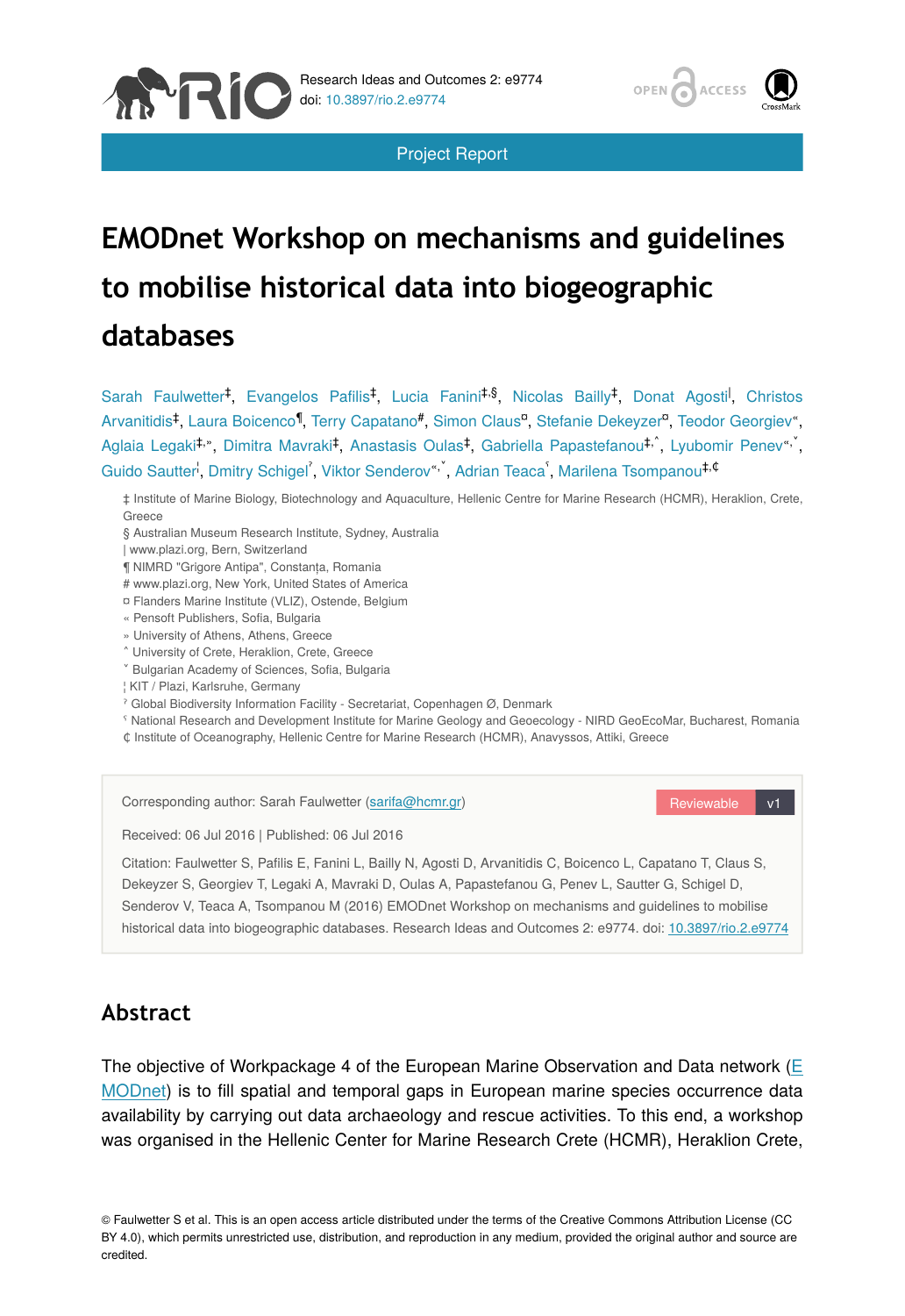(8–9 June 2015) to assess possible mechanisms and guideCorrespondinglines to mobilise legacy biodiversity data. Workshop participants were data managers who actually implement data archaeology and rescue activities, as well as external experts in data mobilisation and data publication. In particular, current problems associated with manual extraction of occurrence data from legacy literature were reviewed, tools and mechanisms which could support a semi-automated process of data extraction were explored and the re-publication of the data, including incentives for data curators and scientists were reflected upon.

## **Keywords**

biodiversity data, legacy literature, data archaeology, data rescue, text mining, biogeographic databases, data management

## **Introduction**

## **Workshop "Tools, mechanisms and guidelines for the mobilisation of historical data into the systems"**

To address problems associated with the extraction of species occurrence data from legacy biodiversity literature, [EMODnet Biology W](http://emodnet-biology.eu/)orkpackage 4 (WP4) organised a workshop from 8–9 June 2015 in the Hellenic Centre for Marine Research in Heraklion, Greece. The aim of the workshop was threefold: a) to review the current problems associated with manual data extraction; b) to explore tools and mechanisms which could support a semi-automated process of data extraction and c) to discuss the re-publication of the data, including incentives for data curators and scientists.

Before the workshop, a list of old faunistic reports, containing valuable occurrence data on marine species, had been compiled, and the data contained in several of these reports had been extracted manually by a team of data curators. During the data extraction process, the curators took notes on problems encountered and the time required to extract the data.

As data in legacy literature is presented in a variety of formats (tables, very verbose freetext, taxonomic sections) and varying levels of detail, the data curators presented an overview of the format of data and problems encountered during description, as well as the workflow required to transfer the data from a written report into modern digital formats.

The [GoldenGATE-Imagine](https://github.com/plazi/GoldenGATE-Imagine) software was then demonstrated to the data managers participating in the workshop, followed by a short training session on how to semi‐automate the process of manual extraction of data. The software was tested on different types of legacy literature such as expedition reports, protocol logbooks and historical faunistic articles. GoldenGATE-Imagine was used both for digital born files and for scanned (image) PDF files.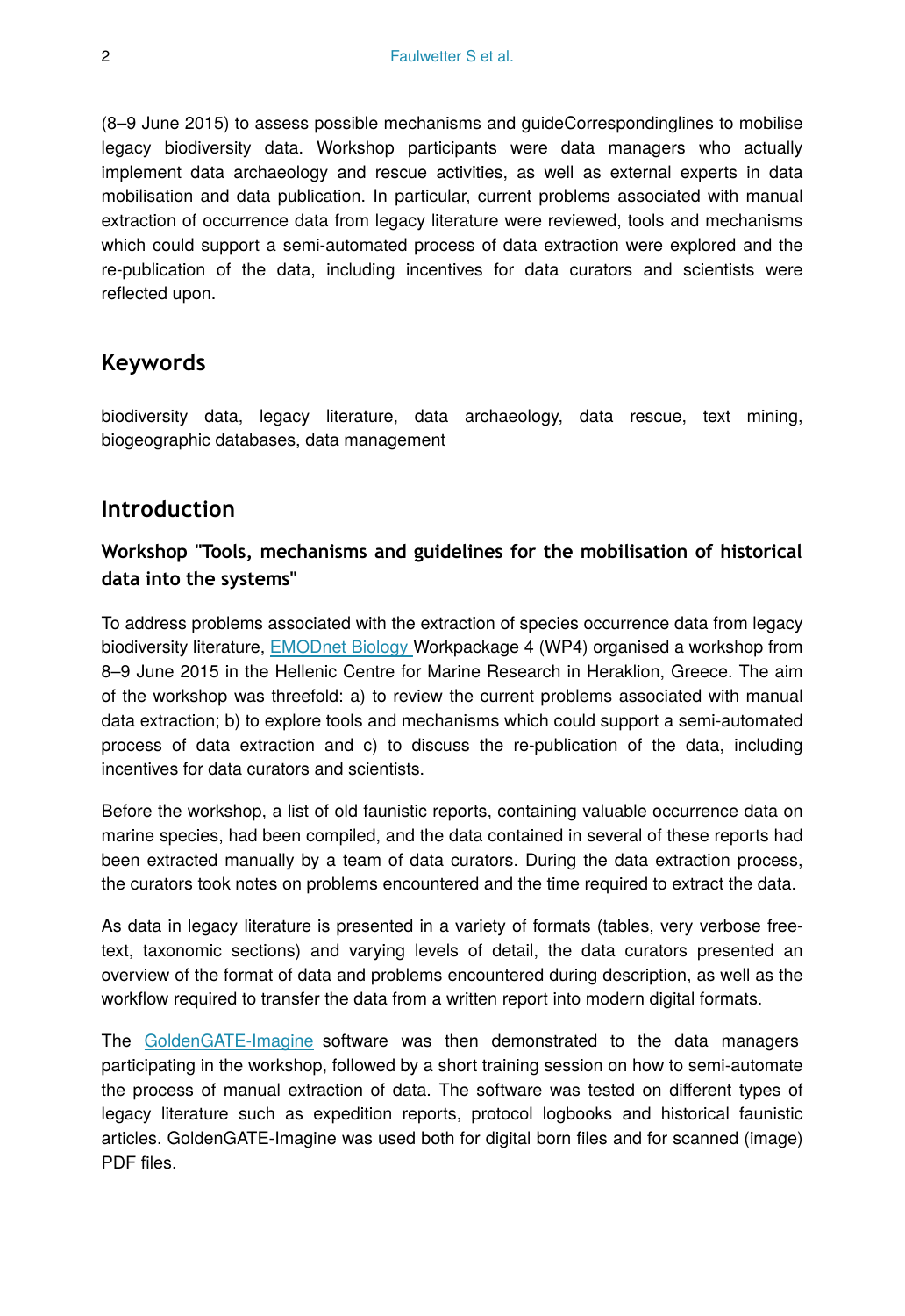The complete process from legacy literature identification to data publication via biogeographical databases was analysed via hands-on sessions: starting from how to scan a document, to import it into GoldenGATE-Imagine, to mark different document sections as well as entities of interests (e.g. taxonomic mentions and location names), to upload the markup to [Plazi's TreatmentBank](http://treatmentbank.org/) and from there to retrieve the auto-generated Darwin Core Archives which in turn can be published through biogeographical databases.

Beyond hands‐on sessions, extensive discussions among the participants (bringing together data managers and information technology experts) resulted in the compilation of suggestions and best practices for data rescue and archaeology activities

The present report aims to summarise the outcomes of the workshop, but has also been enriched with conclusions and expertise acquired during subsequent digitisation activities carried out within EMODnet WP4. Specifically, the topics covered in this publication are:

- 1. An overview of data archaeology and rescue activities carried out within the EMODnet consortium (section "LifeWatchGreece, EMODnet, and Lifewatch Belgium legacy literature data rescue") and the manual workflows currently being employed in these activities (section "Manual literature data extraction and digitisation workflow");
- 2. A classification and evaluation of the problems encountered during the manual digitisation process (section "Common obstacles in manual occurrence data extraction"), and an estimation of the severity of these issues in a (future) softwareassisted workflow (section "Potential problems in semi-automating the data extraction").
- 3. A presentation of current tools, initiatives and approaches available to support the mobilisation of historical data (section "A software-assisted document annotation process and data publication")
- 4. A evaluation of the GoldenGATE-Imagine software, after hands-on exercises by a group of data managers working on legacy data (section "EMODnet WP4 legacy document annotation using GoldenGATE-Imagine")
- 5. A thorough discussion on possible improvements of the process of data mobilisation and downstream integration of data into literature and data repositories, including comments on current problems and recommendations for future practices.

### **Scientific background**

Legacy biodiversity literature contains a tremendous amount of data that are of high value for many contemporary research directions (Parr et al. 2012, Lyal 2016, Groom 2015). This has been recognised by projects and institutions such as the [Biodiversity Heritage Library](http://biodiversitylibrary.org) (BHL), which have initiated mass digitisation of century-old books, journals and other publications and are making them available in a digital format over the internet. However, the information remains locked up even in these scanned files, as they are available only as free text, not in a structured, machine-readable format (Parr et al. 2012, Thessen et al. 2012). As a result, several research initiatives have been dedicated to extracting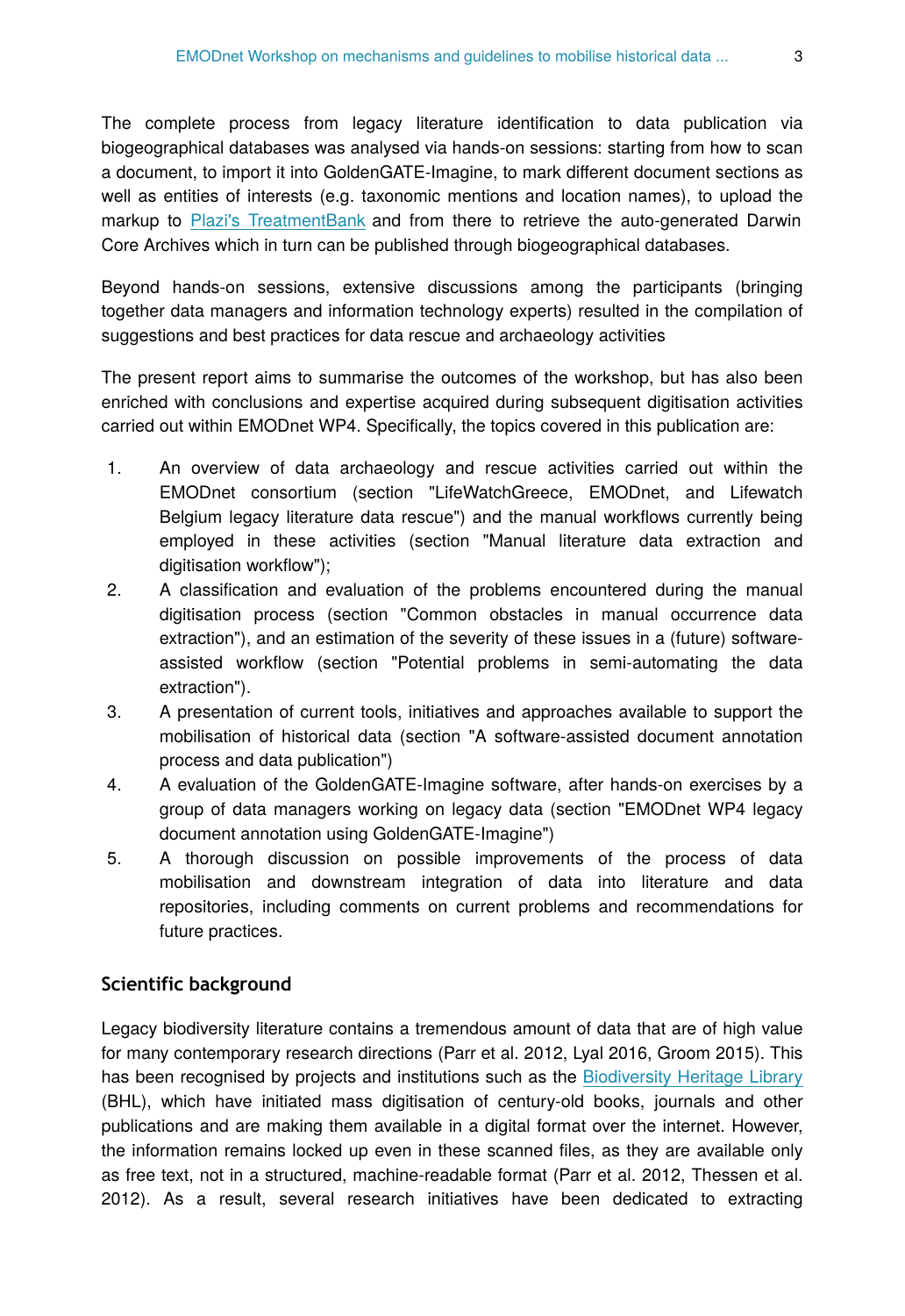information from digitised legacy literature through text mining and mark-up tools and schemas (e.g. Hamann et al. 2014, Sautter et al. 2007, Willis et al. 2010; for an overview see also Thessen et al. 2012).

Many of the above efforts have focused on extracting taxon names and parsing taxonomic (morphological) descriptions, called treatments. Treatments may include a variety of information on synonyms, specimens, dates and places, but in most cases follow a similar format, allowing algorithms to parse these blocks of information into sub-units (Sautter et al. 2007). However, biodiversity literature contains more than just treatments. Information on occurrences, distributions, habitats, classifications and life histories are of equal interest to researchers (Parr et al. 2012), and can be contained in a heterogeneous, unstructured way, often in publications that do not follow the standard format of taxonomic treatments (e.g. reports and log books of expeditions, studies on anatomy and physiology, or experiments on the autoecology of species).

In a time of global change and biodiversity loss, information on species occurrences over time is crucial for the calculation of ecological models and future predictions. Two major gobal biogeographic databases exist: the [Global Biodiversity Information Facility](http://www.gbif.org) (GBIF) and the [Ocean Biogeographic Information System](http://www.iobis.org) (OBIS) which provide this information. But while data coverage is sufficient for many terrestrial areas and areas with high scientific activity, large gaps exist for other regions, especially concerning the marine systems.

This has also been recognised by the European infrastructure [EMODnet](http://emodnet.eu/) (European Marine Observation and Data network). Within [EMODnet Biology](http://emodnet-biology.eu/), Workpackage 4 (WP4) has been dedicated to data archaeology and rescue activities. The overall objective of WP4 is to fill the spatial and temporal gaps in marine species occurrence data in European waters. This is a two-part process of first identifying and locating data and then performing the steps required to digitise them and integrate them into a database, which can subsequently be distributed through publicly available data portals such as [EurOBIS](http://The%20aforementioned%20is%20a%20two-part%20process%20of%20first%20identifying%20and%20locating%20occurrence%20data%20and%20then%20performing%20the%20steps%20required%20to%20incorporate%20them%20into%20a%20digital%20database,%20which%20further%20will%20be%20distributed%20through%20EurOBIS%5B1%5D,%20and%20the%20EMODnet%20data%20portal%5B2%5D.%20%20In%20the%20context%20of%20EMODnet%20WP4,%20many%20old%20faunistic%20reports%20have%20been%20located%20which%20contain%20valuable%20occurrence%20data%20on%20marine%20species.%20The%20extraction%20of%20these%20data%20and%20their%20conversion%20into%20the%20OBIS%20format%5B3%5D%20(a%20Darwin%20Core%5B4%5D%20extension)%20is%20a%20slow%20and%20manual%20process.%20%20During%20the%20HCMR%E2%80%99s%20workshop%20the%20GoldenGATE-Imagine%5B5%5D%20software%20was%20demonstrated%20and%20participating%20data%20managers%20received%20training%20on%20how%20to%20semi%E2%80%90automate%20the%20previously%20mentioned%20tedious%20process.%20%20Different%20types%20of%20legacy%20literature%20were%20explored%20such%20as%20expedition%20results,%20protocol%20logbooks%20and%20more%20biodiversity%20research%20articles.%20GoldenGATE-Imagine%20was%20used%20both%20for%20digital%20born%20files%20and%20for%20scanned%20image%20PDF%20files.%20%20Via%20hands%E2%80%90on%20sessions%20the%20complete%20process%20was%20studied:%20starting%20from%20how%20to%20scan%20a%20document,%20to%20import%20it%20into%20GoldenGATE-Imagine,%20to%20mark%20different%20document%20sections%20as%20well%20as%20entities%20of%20interests%20(e.g.%20taxonomic%20mentions%20and%20location%20names),%20to%20upload%20the%20markup%20in%20the%20PLAZI%20server%5B6%5D%20and%20from%20there%20to%20retrieve%20the%20auto%E2%80%90generated%20Darwin%20Core%20Archives.%20%20Finally,%20in%20addition%20to%20the%20hands%E2%80%90on%20sessions,%20extensive%20discussions%20among%20the%20data%20managers%20and%20the%20information%20technology%20experts%20resulted%20in%20the%20compilation%20reward%E2%80%90via%E2%80%90publication%20suggestions%20and%20best%20practices%20(e.g.%20in%20scanning%20documents)%20to%20the%20assistance%20of%20the%20data%20extraction%20process.%20%20This%20report%20aims%20to%20present%20tools%20and%20state-of-art%20approaches%20in%20mobilizing%20of%20historical%20data,%20a%20hands-on%20evaluation%20of%20these%20tools%20by%20a%20group%20of%20data%20managers,%20a%20discussion%20on%20further%20improvements%20of%20such%20tools%20and%20downstream%20integration%20into%20literature%20and%20data%20repositories.) or the [EMODnet](http://www.emodnet-biology.eu/portal/index.php) [data portal.](http://www.emodnet-biology.eu/portal/index.php)

## **Extracting information from legacy literature: the manual procedure**

## **LifeWatchGreece, EMODnet, and Lifewatch Belgium legacy literature data rescue**

Legacy Literature Data Rescue activities are currently on-going in the framework of several research projects and were presented during the workshop:

1. Within EMODnet WP4, four small grants were allocated for the digitisation and integration of selected datasets, contributing to a better coverage of underrepresented geographical, temporal or taxonomic areas (Table 1). These data were not available in scientific articles but as laboratory notes, field log books or other grey literature.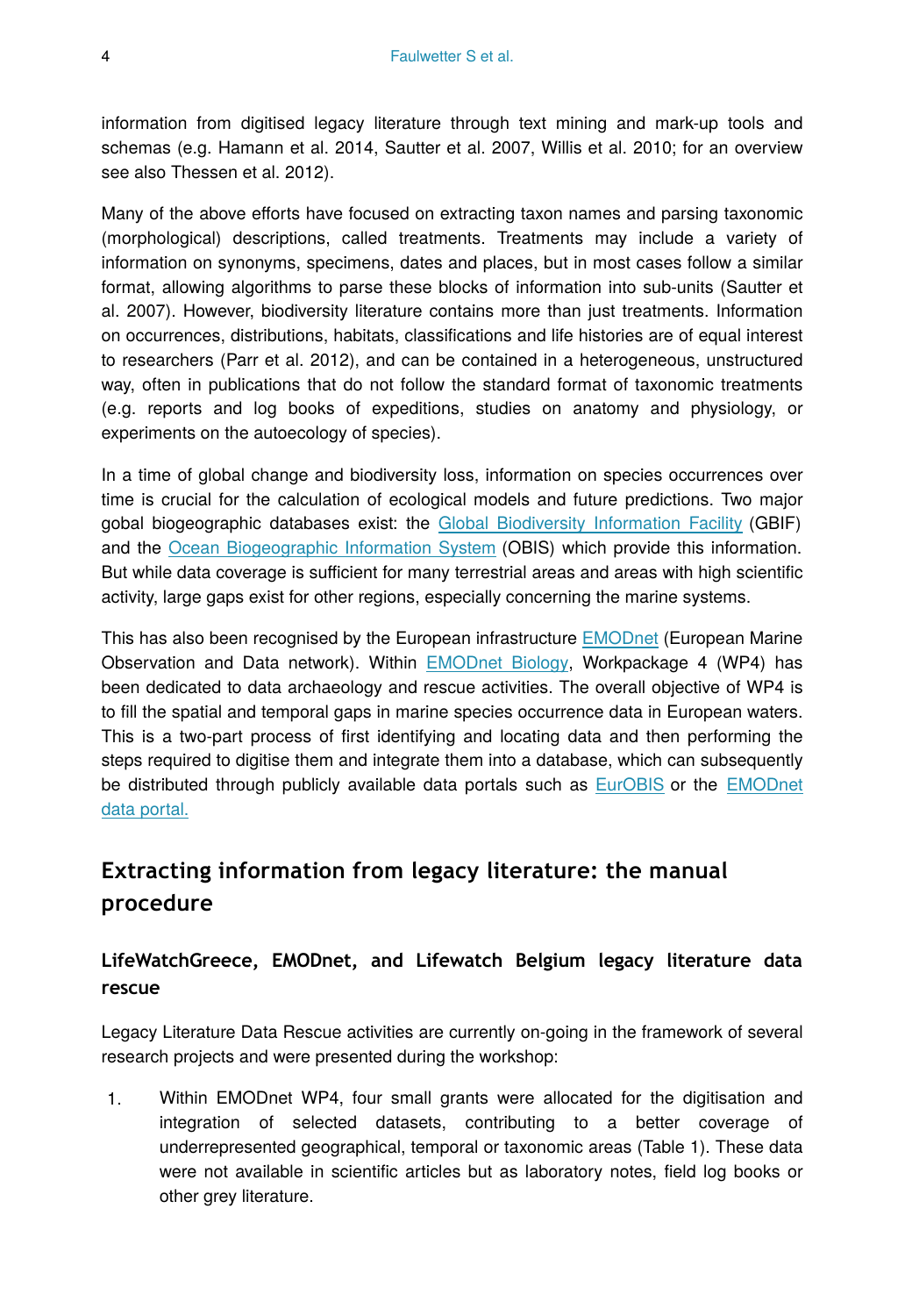- 2. LifeWatch is the European e-Science Research Infrastructure for biodiversity and ecosystem research designed to provide advanced research and innovation capabilities on the complex biodiversity domain. Data rescue activities are ongoing in the framework of the [LifeWatchGreece infrastructure](http://www.lifewatchgreece.eu) (ESFRI) and are provided as an in-kind contribution to EMODnet WP4, and all rescued datasets are being propagated through the network of biogeographic databases, including the [EMODnet Biology data portal](http://www.emodnet-biology.eu/portal/index.php). The activities of LifeWatchGreece focus on Greek and Mediterranean literature and target mainly historical publications (focus on the late 19th and early 20th century). These publications are mostly available digitally through the [Biodiversity Heritage Library](http://biodiversitylibrary.org) (BHL), but also scattered through various institutional and university libraries. Initially, an inventory of existing publications and datasets was compiled and prioritised for digitisation according to a number of criteria. Prioritised datasets were then described with extensive metadata, and finally the actual data were extracted and published. The following presents the progress status as of June 2015:
	- > 220 historical publications / datasets identified
	- ~70 of those chosen for digitisation
	- > 50 annotated with metadata
	- ~15 digitised and currently being quality-controlled and published
- 3. The Flanders Marine Institute ([VLIZ\)](http://vliz.be) performs ongoing data archeology activities in the framework of the [Lifewatch Belgium](http://lifewatch.be) project. These initiatives started in 2012, since then VLIZ has identified and recovered a number of historical biodiversity datasets, mainly from the Belgian part of the North Sea, but also datasets resulting from common Belgian-Kenyan research activities (Table 2).

#### Table 1.

Datasets rescued under the EMODnet WP4 small-grant system

| <b>Title</b>                                                                                                                  | <b>Temporal</b><br>coverage   | Taxonomic coverage              | Geographic<br>coverage   | <b>Format of dataset</b>                                  |
|-------------------------------------------------------------------------------------------------------------------------------|-------------------------------|---------------------------------|--------------------------|-----------------------------------------------------------|
| Zooplankton Time series France<br>- 1500 samples on a yearly basis                                                            | $1966 -$<br>present, yearly   | Zooplankton                     | Western<br>Mediterranean | Paper-based<br>reports, grey<br>literature                |
| Historical data on benthic<br>macrofauna, demersal fish, and<br>fish stomach content from the<br>North Sea and the Baltic Sea | 1910-1952,<br>yearly          | benthic macrofauna              | Limfjord,<br>Denmark     | Paper-based<br>reports                                    |
| Romanian Black Sea<br>Phytoplankton data from 1956 -<br>1960                                                                  | 1956-1960                     | Phytoplankton                   | <b>Black Sea</b>         | Paper-based report                                        |
| Romanian Black Sea<br>Macrozoobenthos and<br>Zooplankton and Recent<br>Romanian Black Sea<br>Macrozoobenthos                  | 1954-1968<br>and<br>1997-2014 | Macrozoobenthos,<br>zooplankton | <b>Black Sea</b>         | Paper-based<br>datasets; non-<br>standardised<br>database |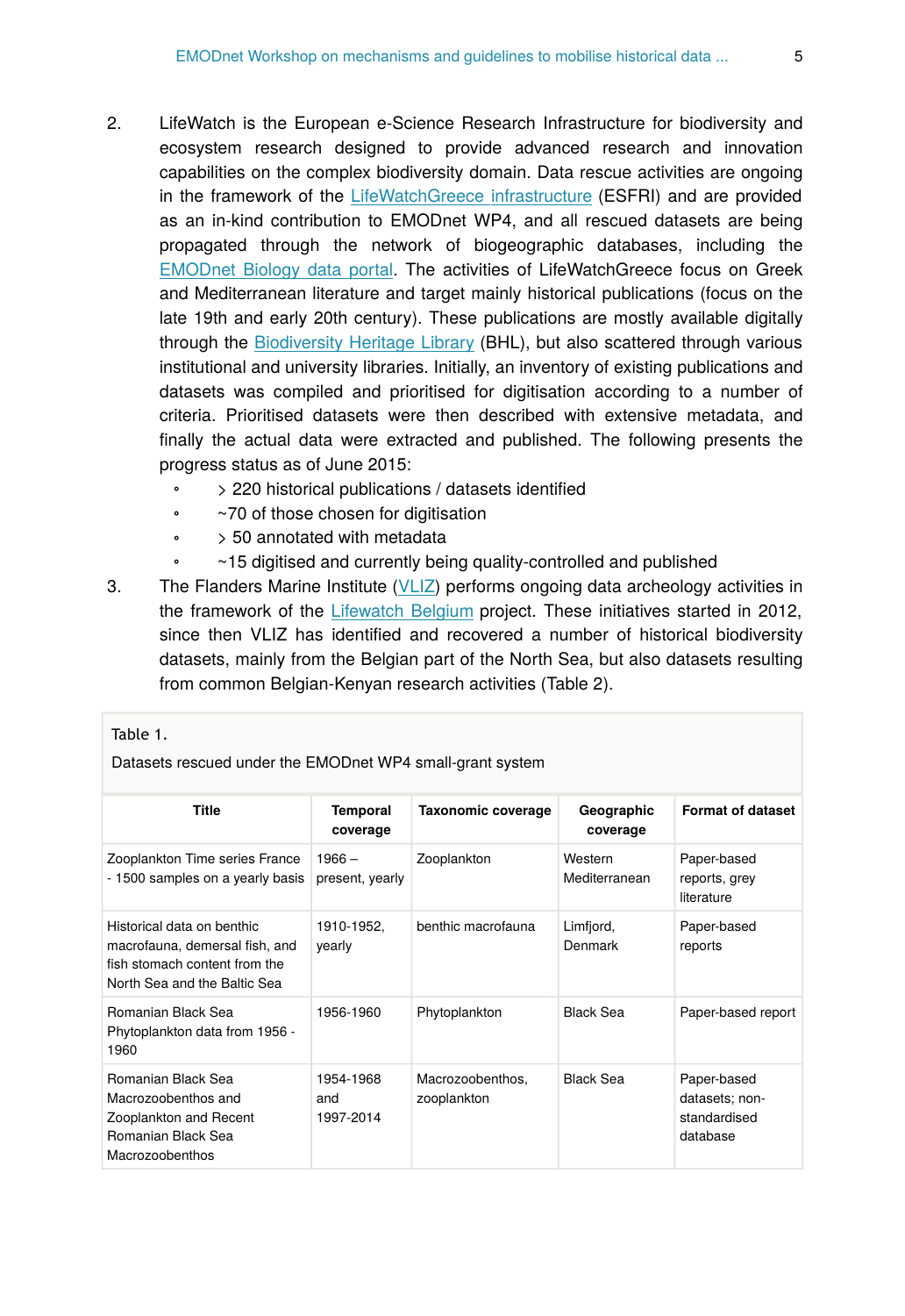| Table 2.<br>Datasets rescued in the framework of Lifewatch Belgium (based on a slide by Simon Claus).                                                                                                                                                                                  |                                                                                                                                                                                                                                                                       |
|----------------------------------------------------------------------------------------------------------------------------------------------------------------------------------------------------------------------------------------------------------------------------------------|-----------------------------------------------------------------------------------------------------------------------------------------------------------------------------------------------------------------------------------------------------------------------|
| Biological datasets identified using the Belgian Marine<br>Bibliography (2012)<br>199 selected data sources<br>74 datasets described and archived<br>Biological datasets from Belgian-Kenyan research<br>(2013)<br>67 selected data sources<br>٠<br>67 datasets described and archived | Publication years: before 1995<br>Data extracted:<br>$> 1,400$ unique stations<br>٠<br>> 4,724 unique species<br>٠<br>A total of 54,677 observation records<br>٠                                                                                                      |
| Phytoplankton data of the Belgian Part of the North<br>Sea (2013-2014)<br>Extraction focus: pigment & environmental variables,<br>species observation data (plankton)<br>41 selected data sources<br>18 datasets described and archived                                                | Publication years: 1968-1981<br>Data extracted:<br>> 786 unique species<br>٠<br>A total of 276,510 biotic records<br>٠<br>A total of 56,350 abiotic records<br>٠<br>Sources: Ijslandvaarten, Projekt Zee, Concerted Research<br>Actions, Projekt Afvalwateren, Theses |

#### **Manual literature data extraction and digitisation workflow**

The process of manual data extraction follows a number of steps (Fig. 1). Although details of individual work practices may differ, these steps are followed in principle by all of the abovementioned projects and institutions.



#### Figure 1.

Workflow depicting the process of manually extracting data from legacy literature workflow, as currently performed in in EMODnet WP4. Abbreviations: OCR = Optical Character Recognition; OBIS = Ocean Biogeographic Information System; DwC = Darwin Core; IPT = Integrated Publishing Toolkit; medOBIS = Mediterranean Ocean Biogeographic Information System.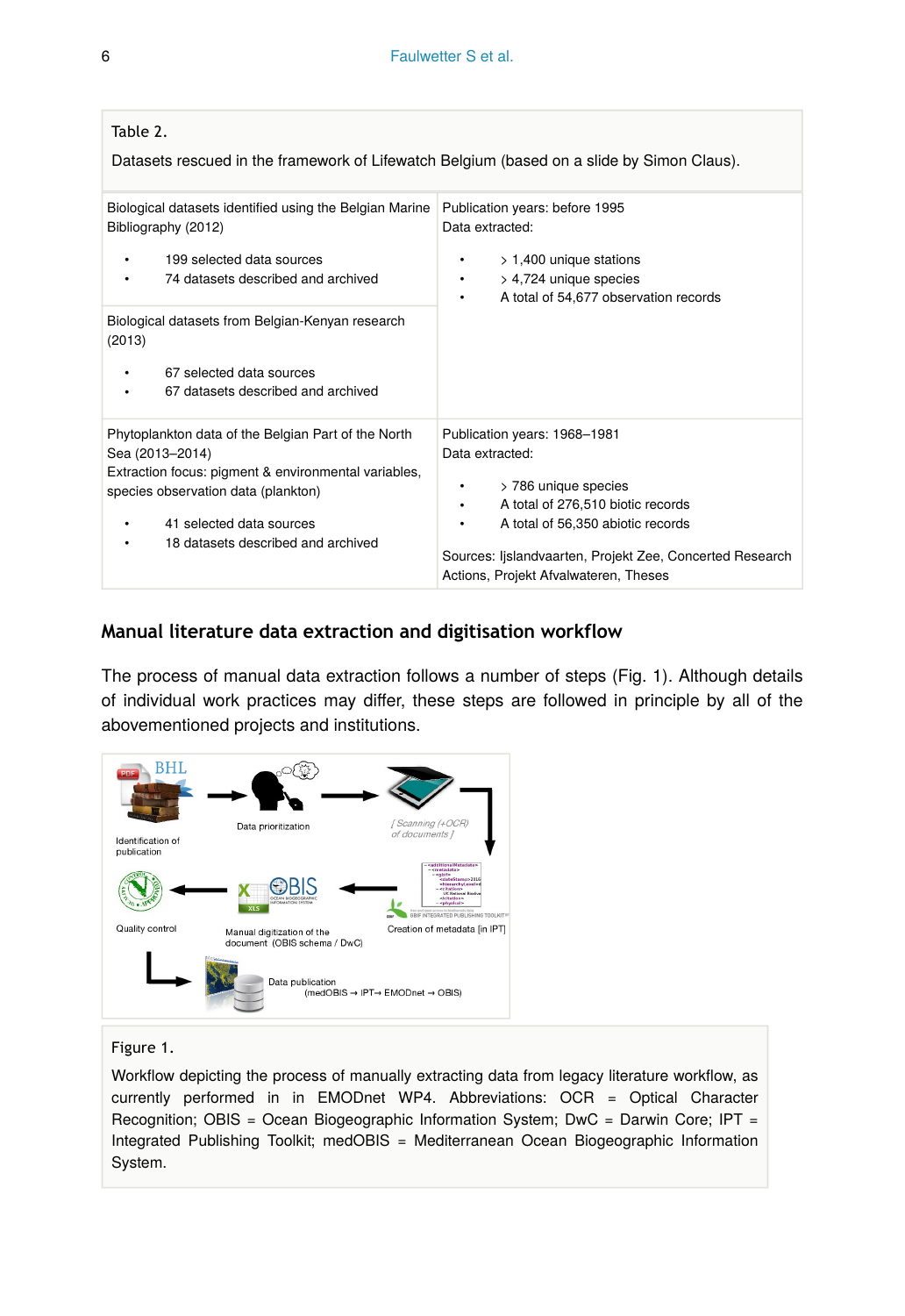- 1. Initially, candidate literature is identified, through library and literature research, and a copy of the publication is tracked down (either a hard copy or a digital version).
- 2. The list of candidate literature is reviewed and prioritsed based on a list of criteria concerning the sufficency and adequacy of the information contained: taxonomic, spatial and temporal coverage and resolution, consistency of the information, presence/absence vs. abundance and presence of additional information (e.g. sampling methods). Another criterion is the language of the text. Historical publication are often written in a language other than English, and the data curator needs to be able to understand details on the data collection which often are presented in a verbose format. The document language might therefore limit the number of curators being able to process the data.
- 3. If the data are in a paper-based format they are scanned (and sometimes OCRed depending on the facilities of the holding library) to be accessible in a digital format.
- 4. Extensive metadata are extracted for the selected document and registered by using an installation of the GBIF Integrated Publishing Tookit (IPT) repository. These metadata cover the title and abstract of the dataset, data collection methods, taxonomic, geographic and temporal coverage, associated persons, associated references and usage rights. The publication through the IPT ensures that, even if the data are not yet available, users are made aware of the existence of the publications, and they describe the data in enough detail to allow the user to judge whether it is worth obtaining the publication.
- 5. The next step of the workflow is the manual data occurrence extraction from the document. The extracted pieces of information are transferred into a [Darwin Core](http://www.iobis.org/data/schema-and-metadata) [OBIS-compliant](http://www.iobis.org/data/schema-and-metadata) csv file which allows the information to be shared with other biogeographic information systems.
- 6. During and after the extraction process, the data undergoes quality control. This includes the standardisation of taxon names (according to the [World Register of](http://marinespecies.org) [Marine Species,](http://marinespecies.org) WoRMS), cross-checking of coordinates, georeferencing of location, and data consistency checks, e.g. in terms of time, depth and abundance). Ideally, data are double-checked by another person.
- 7. Finally, the data are published through the IPT installation along with their metadata. Data from the Mediterranean are published through the IPT installation of the [Mediterranean Ocean Biogeographic Information System \(MedOBIS\),](http://ipt.medobis.eu) which is harvested regurlarly by EurOBIS and EMODnet and from where the data are subsequently integrated into OBIS and GBIF.

### **Common obstacles in manual occurrence data extraction**

During the workshop an in-depth discussion, supported by examples, revolved around collecting feedback from the data curators detailing the difficulties they encountered during the data extraction process. The points which were presented and discussed are listed below:

• **Distraction and errors**: Data extraction is a slow and tedious process, curators reported a rate of approximately 3 pages per hour. While such work load can hardly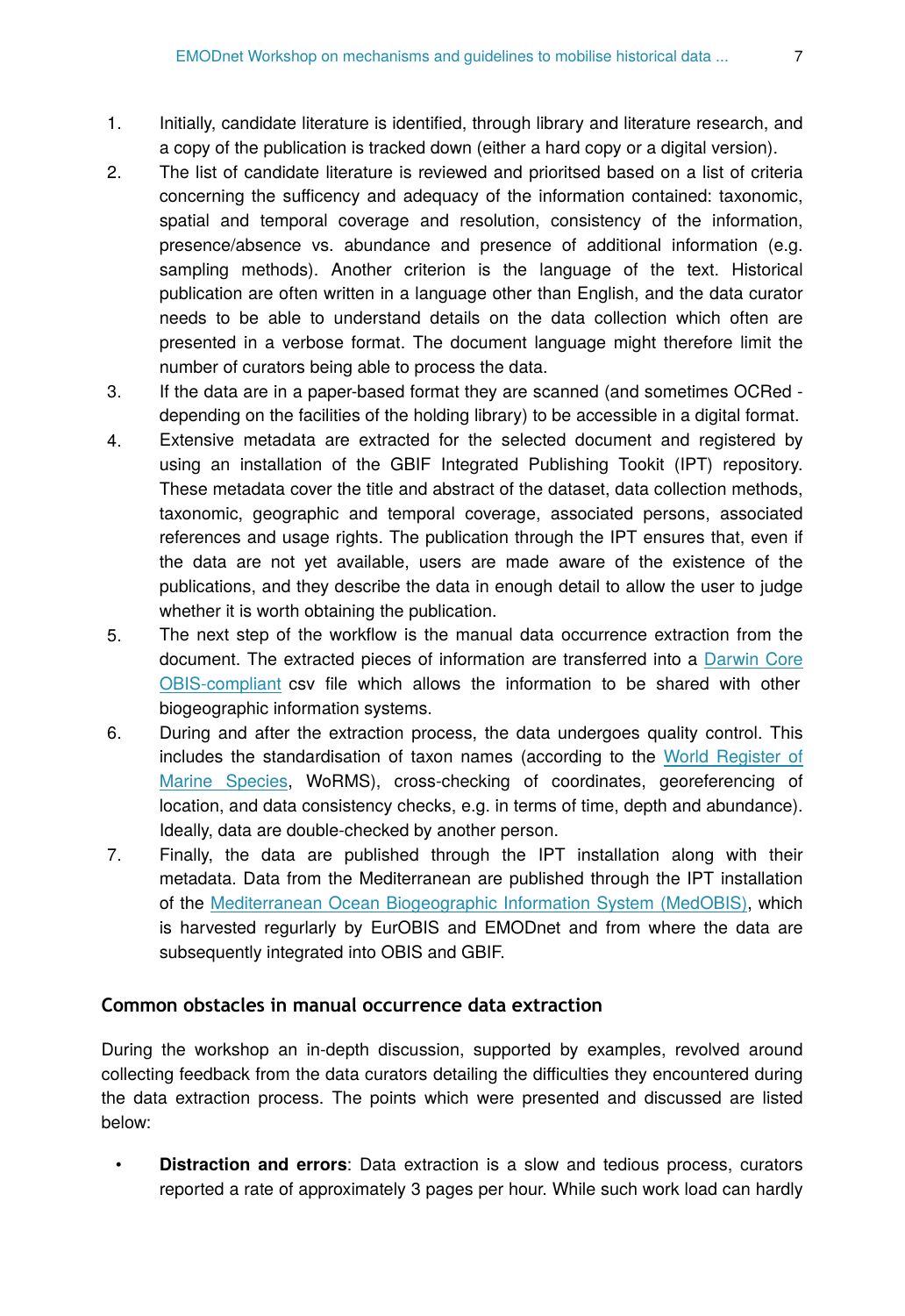be avoided, curators reported that distractions are the first cause of loss of time and producing errors: typographic errors, missing or mixed lines are frequent, and the necessary attention level cannot be kept high for a long time. As a consequence, productivity reduces as time passes. In addition, distraction and loss of concentration, as well as possible misinterpretation of information may cause errors. The data therefore need to be double-checked, ideally by another person. Therefore, the high demand in terms of time, concentration and workforce were identified as one of the major problems in digitising historical documents.

- **Language**: Many legacy publications are written in languages other than English, often limiting the availability of curators to process the text and data. The only solution to this problem is to assign, as far as possible, publications to curators that are able to understand the document language. A large team of multilingual curators is helpful in this aspect, but of course not always feasible.
- **Availability of texts**: Historical datasets are often difficult to locate, as they often exist only in print. Photocopies or scanned documents often are of of low quality, not always OCRed, or the OCR text is of low quality. In these cases, information cannot be easily read (or, potentially, extracted by software) but needs to be rekeyed manually. Again, as many publications are only available via library loan or copies by the library, it depends on the digitisation facilities of the respective library to produce high-quality digital versions. During the workshop recommendations concerning requirements for digitisation and OCR were made (see below, section "Recommendations and Conclusions").
- **Distribution of information across publications**: Important information related to species occurrence (e.g. sampling station details, sampling methods) may exist in a different publication, which then needs to be located and (at least partly) processed, too. Expedition reports are often published in a series of volumes, and in those cases curators may need to complement the dataset by extracting information from two publications simultaneously.
- **Distribution of information within a publication**: Occurrence data can be either reported as free-text (taxonomic section), as a classification of taxa, in a table, or any combination of these (repetition of information), or part in text and part in table. The need to combine information contained in different manuscript elements and sections causes further delays.
- **Inconsistency of information**: The distribution or repetition of the same or complementary information across different sections of the same publication or even across publications often introduces inconsistencies and contradictory information on e.g. locations, dates and times, sampling methods, depths etc. Authors may also be inconsistent in the spelling and use of species names. Trying to resolve these contradictions causes significant delays in the data extraction, and is often not possible at all, as the deceased authors cannot be contacted any longer for clarifications.
- **Unstructured information**: Verbose and cumulative information is often encountered. As an example, all taxa of a certain family might be treated in one paragraph, but without structure (e.g. "Taxon A was found here, while taxon B was not found, it was found instead in place X"). Complex sentences and negations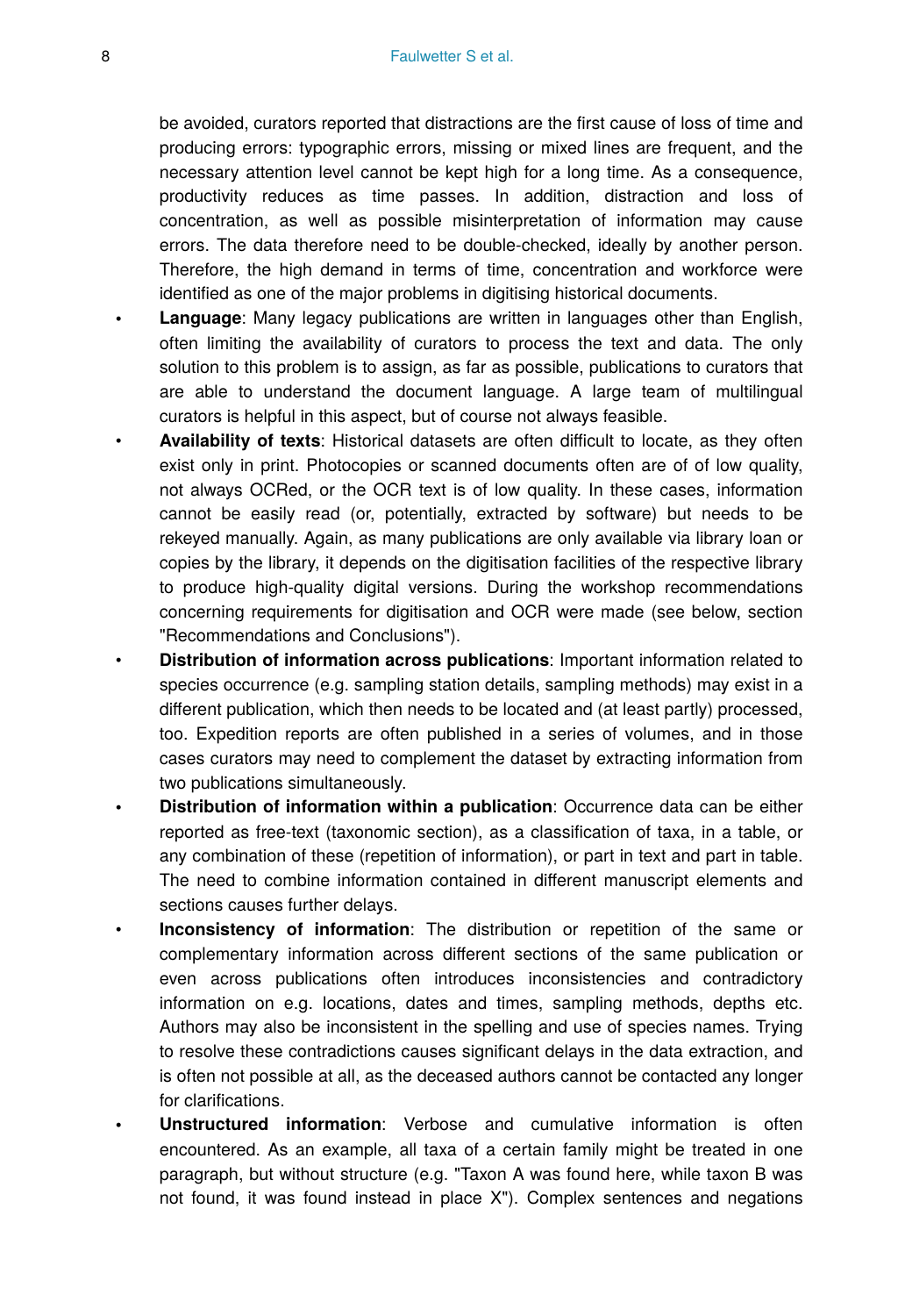("Argonauta was sought after, but not found") delay the extraction process and can result in errors if they are overlooked or misinterpreted. The debate about such negative data ("species X was not found") is still ongoing. There is relevant information (e.g. related to alien and invasive species) that can be derived from negative data, but it requires detailed information on the sampling methods, and there is no clear workflow to extract and represent such information from manuscripts and datasets.

- **Mixed information**: Legacy literature often reports both actual observation information and literature-derived occurrences. Often, this information is difficult to distinguish in free text reports, and data curators need to decide whether or not to include certain information in the final dataset.
- **Location information**: Information on sampling locations can be either stations (with or without coordinates, either as a map or as a table), or named locations, or both (see Fig. 2 for an example). However, named locations may occur in different linguistic or historic versions (e.g. the historical "Candia" *vs* the contemporary "Crete" *vs.* the German "Kreta"). Thus, location information cannot always be checked against commonly used gazetteers, and to resolve these names and georeference them, additional, tedious and time consuming research into other literature is often needed. In other cases, coastlines or river courses may have changed over the decades or centuries, and given coordinates of a marine expedition may now fall on land and not in the sea. Such records have to be checked against old maps and the data have to be annotated so that they do not trigger errors in subsequent quality checks.
- **Depth measurements**: For marine data, depth is an important feature, but depth measurements in historical literature must be treated with care. Often fathoms are given instead of metres (Fig. 3a), sometimes without indicating the unit, or depth is expressed as verbatim info such as "shallow water". In other cases, sampling depths and/or bottom depths are reported without indicating what the depth measurement actually indicates. Depth ranges and more than one depth value are sometimes given for the same location or sample (Fig. 3a). To determine the actual bottom and/or sampling depths, bathymetric maps, information on sampling gear and unit conversions are required. While units can be converted, there is not always an agreement on the exact definition of descriptive terms such as "shallow", "deep", etc. Expressing the latter as a range or as standard vocabulary terms (e.g. using the [Environment Ontology\)](http://www.environmentontology.org/) is an alternative, but requires knowledge and a certain amount of informed interpretation by the data curators.
- **Measurement units**: Non-SI units are common in legacy texts. Depth can be expressed as fathoms, distances in miles or nautical miles, lengths as yards, feet or inches, temperatures in Fahrenheit (Fig. 3a,b). Depending on the age and language (and thus cultural background) of the text, these units might not even correspond to those of the imperial system, but may be historic national or regional units of measurement. Verification of the used unit and its value and subsequent conversion into SI units can be time-consuming.
- **Format of species occurrences**: Occurrence information might be either simple presence/absence or abundances (counts or densities) or biomass at a location,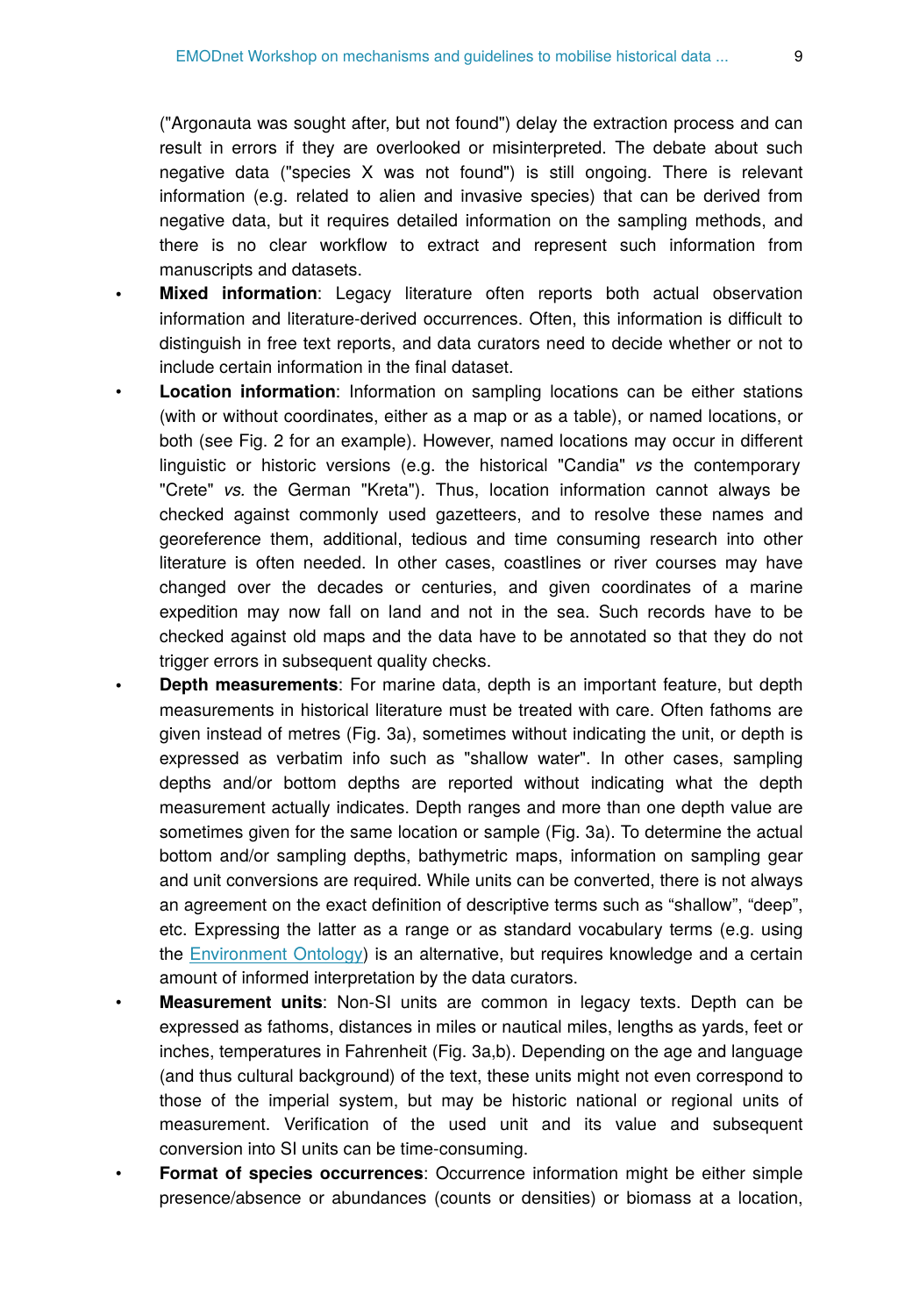the latter sometimes split into sex and/or life stages. The format and typographical arrangement of this information is often difficult to understand, causing delays in data extraction. Often, no counts are given but estimates or arbitrary ranks of abundances such as "rare", "very rare", "common" "very common" and similar expressions. Such different types of information (presence/absence, counts, densities, measurements, estimates) require different representations in the final datasets.

- **Typography**: Historical publications often use a variety of typographic arrangements, presumably to avoid repetition of data and/or save space (Fig. 3). Common symbols are ditto marks ("), indicating "same as above", two dots (..), indicating "no data", curly brackets (Fig. 3e) to unite two or more lines and hyphens and dashes (various meanings) (Fig. 3d). Abbreviations are common and are rarely explained. The typeface can be a challenge for OCR software, as symbols, letters and ligatures are often not represented correctly (Fig. 3c). Copying and pasting this information will introduce errors, so information has to be re-typed manually.
- **Mapping to data schemas**: The information contained in (legacy) literature often describes complex relationships between stations, sampling events with possible replicates (and subsampling), gears and methods, various parameters, various depths and species, and commonly deviations from sampling protocols. These complex relationships are difficult to map to existing database or other electronic schemas (e.g. Darwin Core) and require experience in both the subject of the paper (e.g. sampling methods, taxonomy) and information managment, including databasing skills (see also paragraphs "Data encoding schema" and "Training of data managers" in the "Recommendations and Conclusions" section).

| Station. |         | Latitude<br>north.          |                | Longitude<br>west.            |   | Depth.          |   | Temperature<br>of bottom. |
|----------|---------|-----------------------------|----------------|-------------------------------|---|-----------------|---|---------------------------|
| 19       | .       | $3\overset{\circ}{9}$<br>27 | .              | $\ddot{9}$<br>39 <sup>′</sup> | . | fathoms.<br>248 | . | 51.7                      |
| 24       | .       | 19<br>37                    | .              | 13<br>9                       | . | 292             | . | $52 - 7$                  |
| 26       | .       | 44<br>36                    | .              | 8<br>8                        | . | 364             | . | $52 - 7$                  |
| 27       | .       | 37<br>36                    | $\cdots$       | $\overline{7}$<br>33          | . | 322             | . | 51.3                      |
| 28       | .       | 29<br>36                    | $\cdots$       | 7<br>16                       | . | 304             | . | $53-3$                    |
| 29       | .       | 20<br>36                    | .              | 47<br>6                       | . | 227             | . | 55.0                      |
| 32       | .       | 41<br>35                    | .              | 8<br>7                        | . | 651             | . | $50 - 0$                  |
| 33       | .       | 33<br>35                    | .              | 54<br>6                       | . | 554             | . | 49.7                      |
| 36       | .       | 35<br>35                    | .              | 6<br>26                       | . | 128             | . | 55.0                      |
| 45 M.    | .       | 35<br>36                    | .              | $\overline{2}$<br>29          | . | 207             | . | 54.7                      |
|          | $50a M$ |                             | Algerine coast | .                             | . | 150             | . | 54.7                      |

#### Figure 2.

Stations without coordinates (red box) are commonly listed, as well as non-SI units, here: depth as fathoms (based on a slide by Aglaia Legaki, Gabriella Papastefanou and Marilena Tsompanou).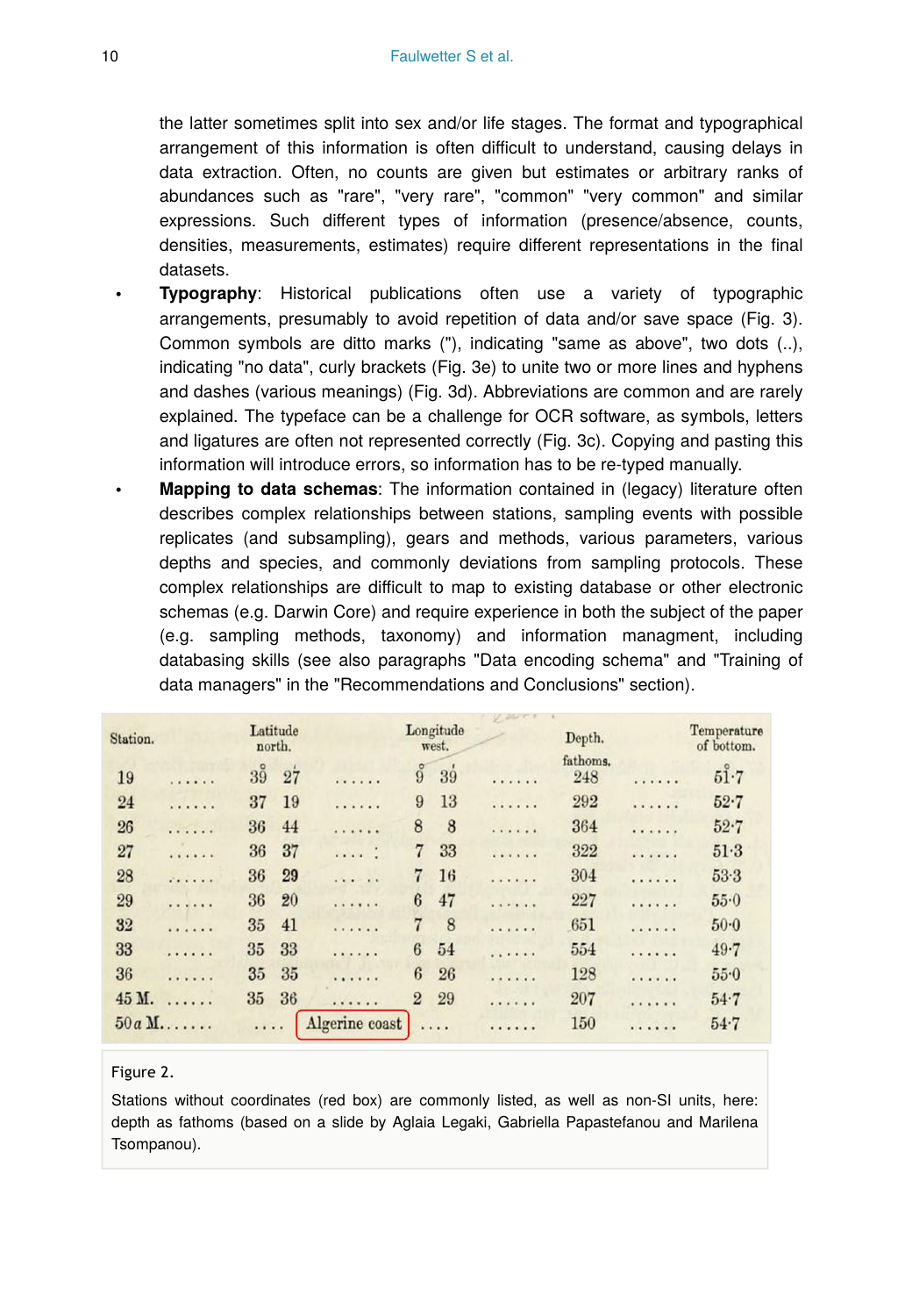

#### Figure 3.

Examples of stylistic and typographic elements in legacy publications that delay the structured extraction of data: a) ranges or more than one value in one field; b) non-metric units which have to be converted to the SI system; c and d) unclear meaning of symbols; e) font type may cause problems in reading and/or optical character recognition (e.g. misinterpreting an "e" as "c" or "o"; "ll" as "11" or "U", "C" as "C" or "O") (based on a slide by Aglaia Legaki, Gabriella Papastefanou and Marilena Tsompanou).

## **Potential problems in semi-automating the data extraction**

Prior to the workshop, a team of curators had assessed selected publications concerning their suitability for semi-automated data extraction. During this exercise, elements in the publications were identified which could potentially cause problems to a software attempting to automatically extract information. A briefing on the experience gained and example cases of issues encountered were presented to all participants and facilitated further discussion. Two basic categories of discussion topics were identified. The first relates to the quality of optical character recognition (OCR) and its application to reading legacy literature documents. The second refers to extracting occurrence information and to problems based on the authoring style, format and contents which may arise during semiautomated text extraction.

#### **Optical Character Recognition**

Historical publications are often not available in a "good" format, but either as photocopies or scanned documents of low quality. This prevents OCR software from correctly recognising certain characters in a scanned document (Fig. 3e).

#### **Automated occurrence information extraction**

Biodiversity legacy literature often contains complex natural language such as complex occurrence statements, negations, and references to background knowledge and to other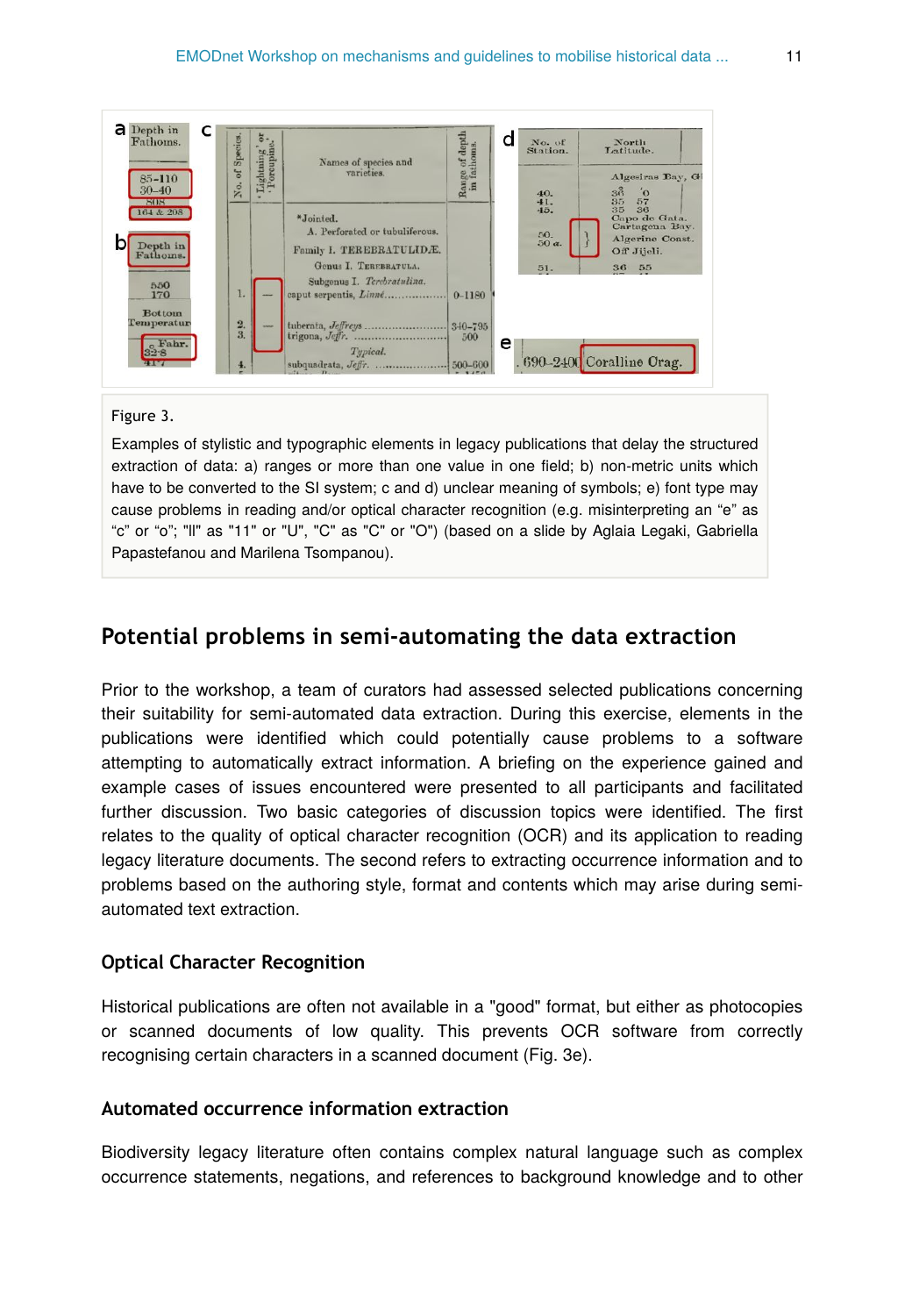expeditions, which can lead to false positive species-location associations and to incorrect occurrence extraction. Such ambiguity would still be present even in the case of 100% accurate digital text capture. Expert knowledge is often required to select the expeditionspecific data occurrences and to interpret symbols, arrangement of information (e.g merged table cells, ditto marks, abbreviations).

Fig. 4 provides an example for such potential misinterpretation of occurrence records. *Oculina prolifera* (coral, order: Scleractinia) might be recognised as an occurrence record, but is listed here as the substrate on which the species of interest was found. Assigning "14, 173f" to its correct station, depth, and distinguish this from "1870" (year of the second expedition); might required extra work in ad hoc software training and customisation.

## Family I. TEREBRATULID.E. Genus I. TEREBRATULA.

Subgenus I. Terebratuling. Loop, short, annular in its adult state. <sup>1</sup> 1. TEREBRATULA CAPUT-SERPENTIS, Linné. (Plate XXII. fig. 1.) Anomia caputserpentis, L. S. N. ed. 12, p. 1153: T. caput-serpentis, 'British Conchology,' ii. p. 14, pl. i. f. 1; v. p. 164, pl. xix., f. 2. ' Lightning' Expedition : Station 4, 530 Authoms. <sup>c</sup> Porcupine Exp. 1869: St. 2, 808 f., on *Oculina prolifera*;<br>6, 90 f.; 14, 173 f.; 6, 1180 f.; 23a, 420 f.; 25, 161 f.; 51, 363 f.; 57, 632 x, 61, 1114, 65, 345 f.; 74 and 75, 203-250 f.; 77, 560 f.; 78, 190 f.; 84, 155 f.; Loch Torridon, 40 f.; off Belfast, 70 f. 1870: Atlantic, 24, 292 f.; Mediterranean; Adventure Bauk, 92 f.; off Rinaldo's Chair, 60-160 f.

Figure 4.

Complex natural language features that can lead to incorrect species-occurrence extraction (based on a slide by Aglaia Legaki, Gabriella Papastefanou and Marilena Tsompanou).

## **A software-assisted document annotation process and data publication**

To gain an overview of automated methods for species occurrence extraction and data publishing, the [Plazi](http://plazi.org/) document annotation pipeline and the [Biodiversity Data Journal](http://biodiversitydatajournal.com/) (BDJ) were presented to the data curators by Donat Agosti and Lyubomir Penev, respectively.

### **Plazi rationale and taxonomic treatments**

Plazi is an association supporting and promoting the digitization and publishing of persistently and openly accessible taxonomic literature and data. To this end, Plazi maintains literature and data repositories for taxonomic/biosystematic data, is actively involved in the creation of XML schemas and markup software to annotate and extract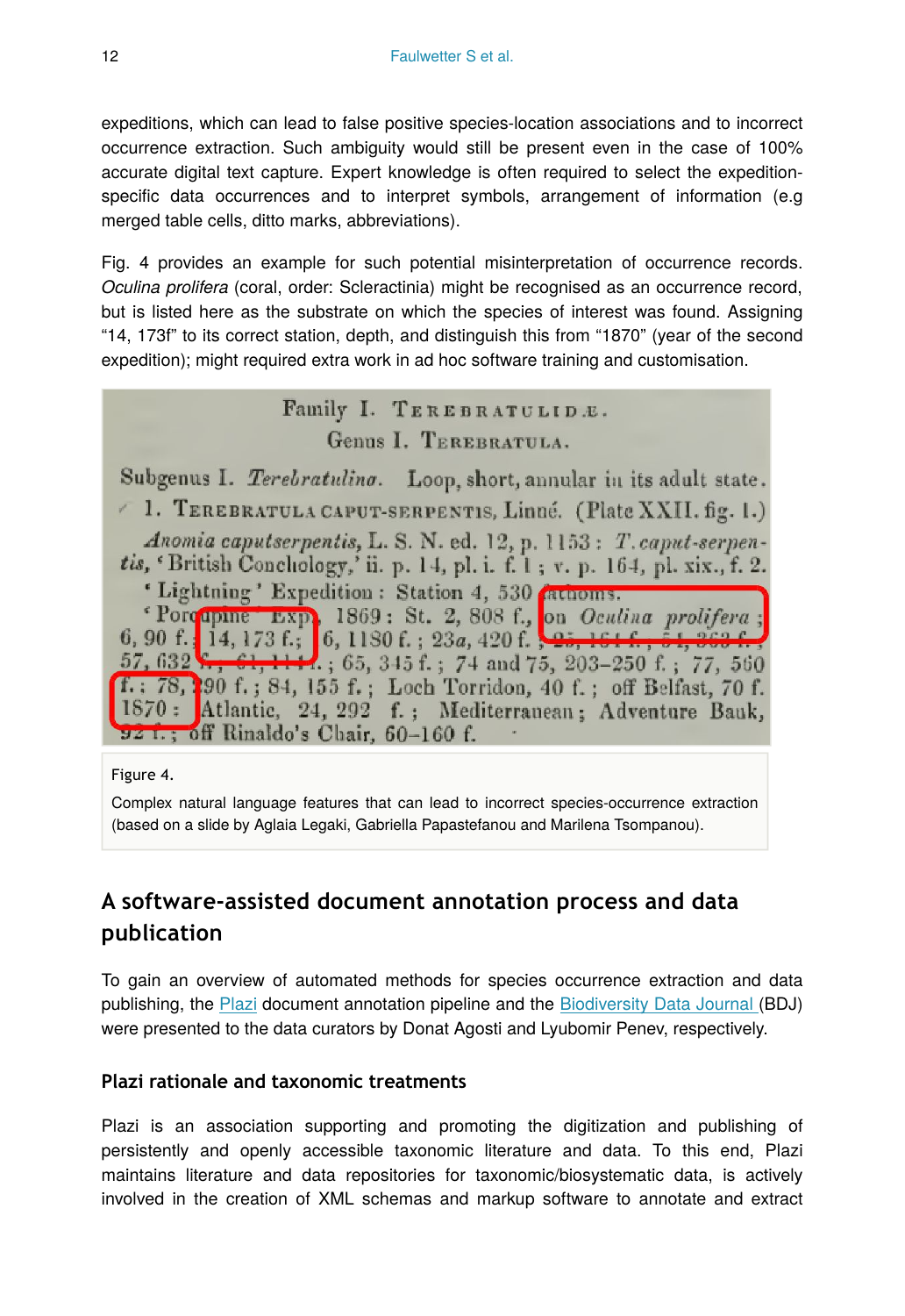biodiversity information from literature, and develops new open access strategies for publishing and retrieving taxonomic information, including providing legal advice.

#### **Taxonomic Treatments**

#### "*Nothing in biology makes sense except in the light of treatments*" — Donat Agosti

A taxonomic treatment is a specific part of a publication that defines the particular usage of a scientific name by an authority at a given time. Typically, a taxonomic treatment can be seen as the scientific description of a taxon including a scientific name, often followed by e.g. references to older literature citing this taxon and putting it in relation to the current description (e.g. by defining synonymies, nomenclatural changes, etc). A treatment often contains a morphological description, citation of the studied materials (including references to the original specimen or observations used for the analysis) and additional information on the biology, ecology, host-relationships, etymology, geographic distribution, etc. of the taxon.

From a legal and information dissemination point of view, a taxonomic treatment is a discrete and coherent statement of facts constituting an observation of text extracted from the literature. Thus, it constitutes an observation and as such, the legal framework in many countries (e.g. USA, EU, Switzerland (Agosti and Egloff 2009)) defines it as not copyrightable, irrespective of the copyright status of the literature that the biodiversity researcher extracted it from.

#### **The Plazi document annotation pipeline**

Plazi's aim of providing open access to marked-up taxonomic description and biodiversity information is supported by a pipeline of three components: a) the Biodiversity Literature Repository; b) the GoldenGATE-Imagine document editor and c) TreatmentBank, all described below:

#### **The Biodiversity Literature Repository within Zenodo**

Prior to making taxonomic treatments available to the community, the source document has to be included in the [Biodiversity Literature Repository](http://biolitrepo.org/) (BLR), which is a collection within the [Zenodo](https://zenodo.org/) repository (Fig. 5). The BLR thus provides open access to publications cited in biodiversity literature publications, and each uploaded document receives a digital object identifier (DOI) to enable citation of the publications including direct access to its digital representation (Fig. 6). A [guideline document on how to upload literature document to BLR](https://drive.google.com/file/d/0B_yrQwn4yBySX3JkTV9RZzZfNUU/view) is available. Recently, Pensoft has established an automated workflow for archiving all biodiversity-related articles (in both PDF and XML) published in Pensoft's [journals](http://journals.pensoft.net) in BLR.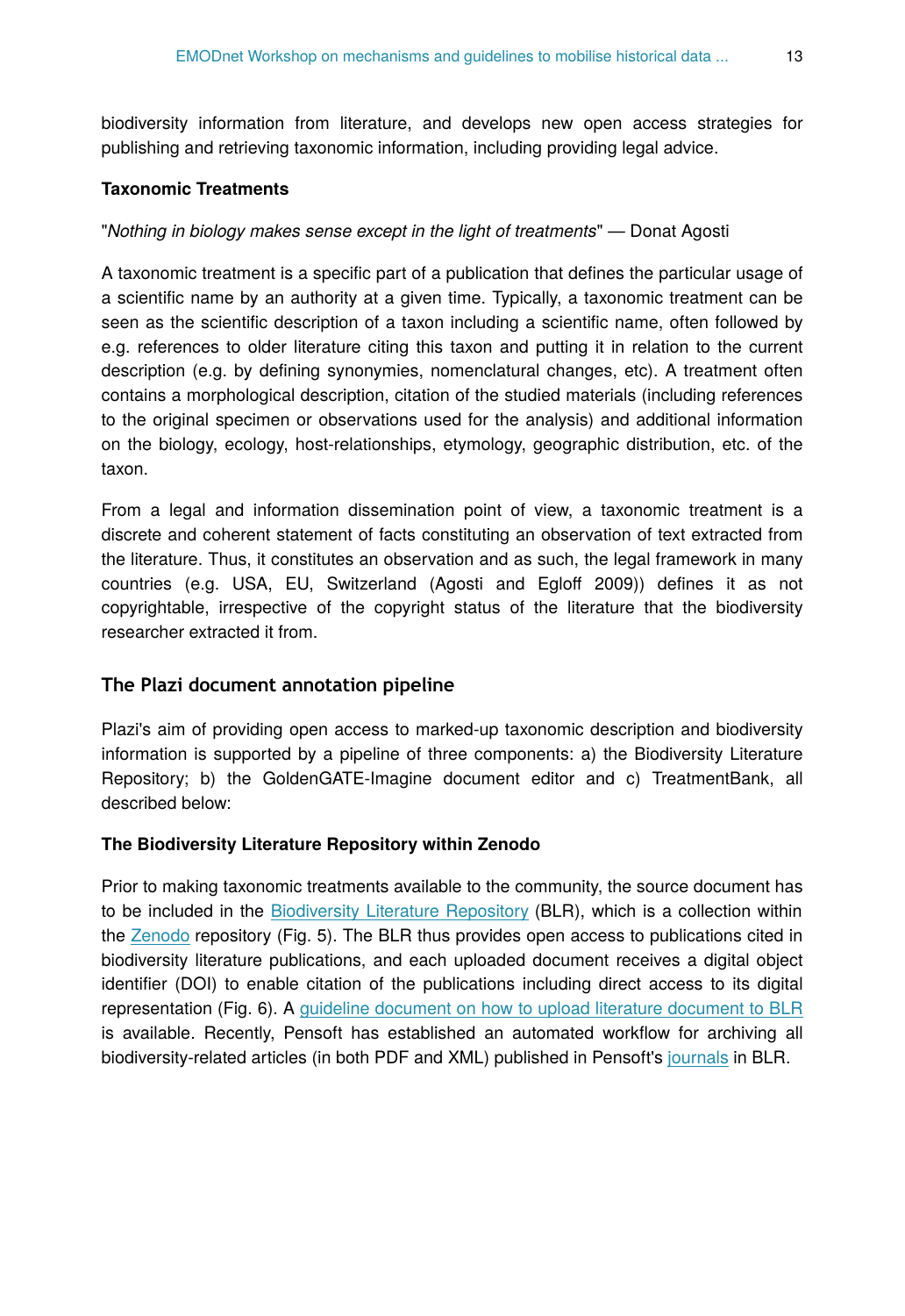

#### Figure 5.

Biodiversity related articles and instructions to the authors available on the [Biodiversity](http://biolitrepo.org) [Literature Repository home page](http://biolitrepo.org).



#### Figure 6.

Calman 1906 is available in BLR as<https://zenodo.org/record/14941>. The taxonomic treatment of *Leucon longirostris* G.O. Sars (shown above) extracted from this expedition document is also avaible in BLR: [https://zenodo.org/record/14942.](https://zenodo.org/record/14942) Both links have unique DOIs assigned to them and thus are also retrievable as <http://dx.doi.org/10.5281/zenodo.14941>, and [http://](http://dx.doi.org/10.5281/zenodo.14942) [dx.doi.org/10.5281/zenodo.14942,](http://dx.doi.org/10.5281/zenodo.14942) accordingly.

#### **GoldenGATE-Imagine**

The [GoldenGATE-Imagine](http://plazi.org/resources/treatmentbank/goldengate-editor/) (GGI) document editor is an environment for extracting, marking up, and annotating text and data from PDF files. GoldenGATE is a generic tool that can be highly customised. It can be used to convert single documents and customised to batchprocess entire journal runs. The standard GoldenGATE editor allows importing text or html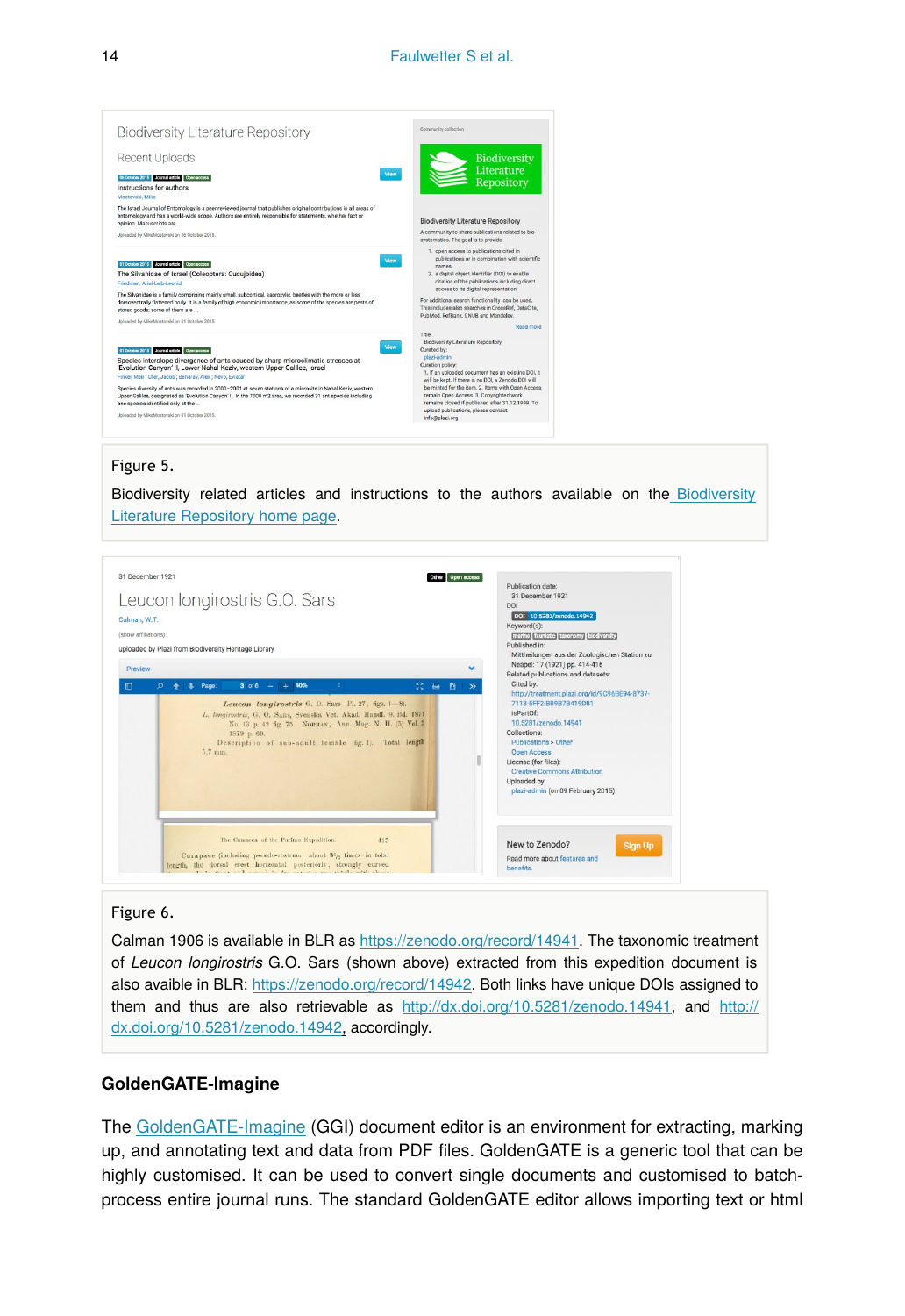documents and is particularly suited for publications in the field of biological systematics, as it has enhancements for extracting and processing elements related to taxonomy and faunistics with an emphasis on taxonomic treatments. GoldenGATE-Imagine also reads (preferably born digital) PDF documents, performs OCR (and/or decodes embedded fonts), and then structures the document into smaller, hierarchical elements: pages, columns, blocks, paragraphs, lines, images, tables. A variety of (semi-)automated tools and manual markup and editing functionality are offered to further refine this identification of elements and semantic enhancement. The parser for document metadata (title, authors, journal, etc.) as well as bibliographic references can be customised to and find and tag those elements automatically. Bibliographic references are linked to the respective citation in the body of the publication. Simliarly, tables and figures are detected, analysed and made extractable. Their captions are linked to the respective table or image, and the figure and table citations to the respective captions.

GGI can detect and normalise taxonomic names and the higher taxonomic ranks added (backed by [Catalog of Life](http://www.catalogueoflife.org) (CoL), [GBIF,](http://www.gbif.org) and the [International Plant Names Index](http://www.ipni.org) (IPNI)), mark up the taxonomic treatments and their constituent parts, such as the nomenclature, description, discussion, distribution or etymology sections, and citations of other taxonomic treatments that can be annotated with the respective persistent identifier of the cited treatment. Named entities, such as collections codes, geo-coordinates, country names are routinely tagged (Fig. 7). Observation records are manually marked up and then parsed into their respective elements, such as country, collector, elevation, specimen code, number of specimens, type status. GGI can be customized to annotate other terms (e.g. life cycle traits) according to respective vocabularies.

| collectionCode    | specimenCount                                                           | specimenCode           | typeStatus                      |
|-------------------|-------------------------------------------------------------------------|------------------------|---------------------------------|
| collectingCountry | collectingRegion                                                        | collectingMunicipality | collectingCounty                |
| location          | <i>locationDeviation</i>                                                | determinerName         | collectorName                   |
| collectingDate    | collectedFrom                                                           | collectingMethod       | geoCoordinate                   |
| elevation         | backReference                                                           |                        |                                 |
|                   | Cancel                                                                  | OK<br>Reset            | <b>Zoom Control</b><br>$-1.0$ + |
| Figure 7.         |                                                                         |                        |                                 |
|                   |                                                                         |                        |                                 |
|                   |                                                                         |                        |                                 |
|                   | Example of a parsed materials citation in the GoldenGATE-Imagine editor |                        |                                 |

The elements thus identified in a document are marked up with a generic XML used within [TreatmentBank](http://treatmentBank.org) (see paragraph below) and stored as an IMF file (Image Markup File) which is a container that includes the source PDF, page images and a series of files that, together, show markup and annotations directly on the respective page image. Export functions allow for exporting the file as generic XML, as a [Darwin Core Archive](http://plazi.org/api-tools/api/#What_is_a_DarwinCore_Archive) or to TreatmentBank.

#### **TreatmentBank**

TreatmentBank currently contains over 150,000 taxonomic treatments of ca. 17,000 articles. Articles from 18 journals are routinely mined, adding an approximate 100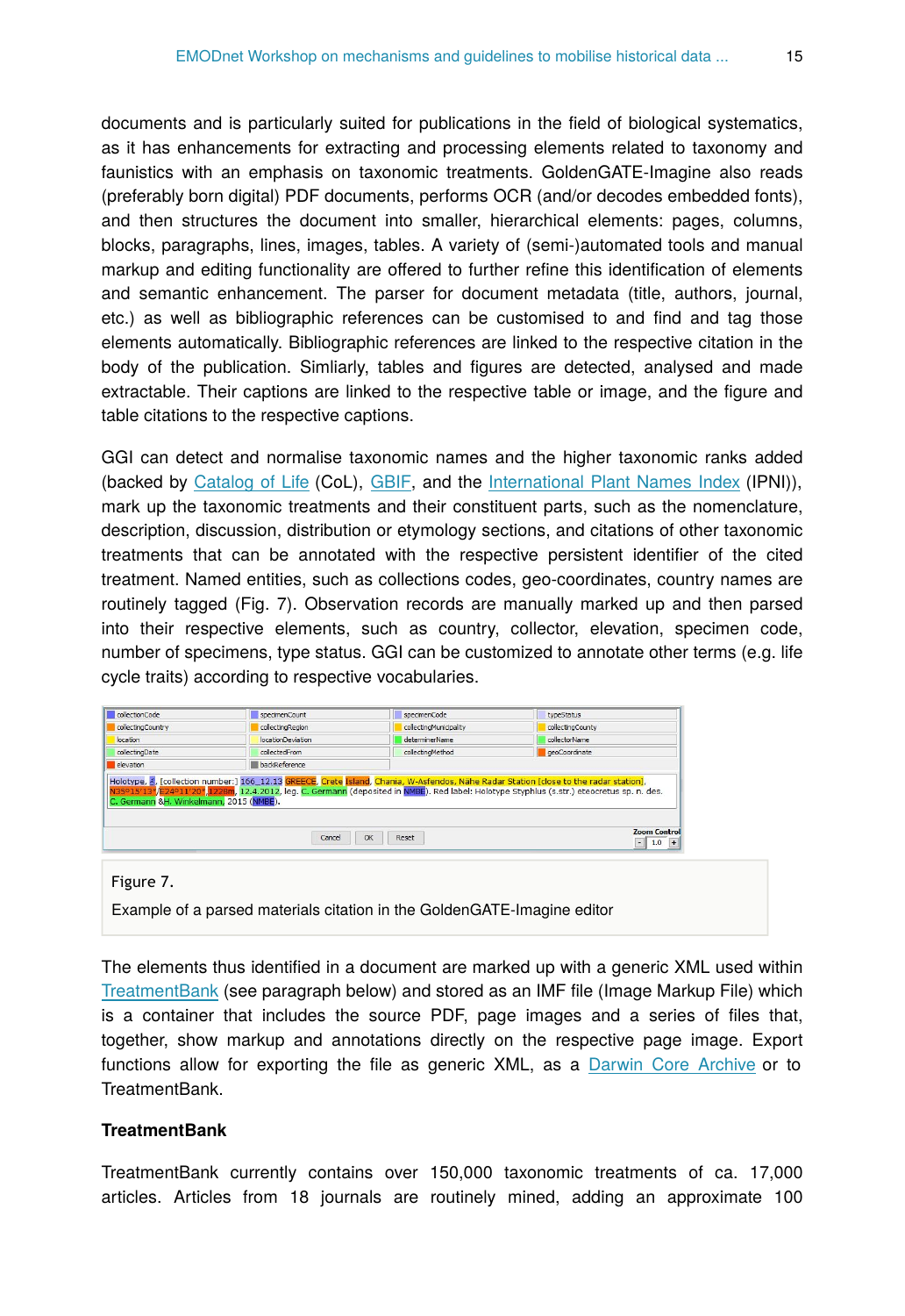treatments daily, resulting in an approximate 25% of the annually new described species. Depending on the degree of granularity, an array of dashboards is provided (Miller et al. 2015), and [tools exist to provide customised views of the data,](http://plazi.org/resources/treatmentbank/visualization/) either within a single treatment or of groups of treatments.

Each taxon treatment which is uploaded to TreatmentBank is assigned a persistent and dereferenceable http URI (e.g. [http://treatment.plazi.org/id/3526F139-4833-C517-](http://http://treatment.plazi.org/id/3526F139-4833-C517-FF2F-0D406D6DF497) [FF2F-0D406D6DF497\)](http://http://treatment.plazi.org/id/3526F139-4833-C517-FF2F-0D406D6DF497) allowing users to cite the treatment. Individual treatments can be exported as XML, [TaxonX schema](http://plazi.org/resources/schemas-and-ontologies/taxonx/) based XML, (see paragraph below) or as RDF (Resource Description Framework)[.](http://plazi.org/wiki/TaxonX_Schema) This allows users to share their markup work with the public. Access to treatments is open, whereas the original files and its various derived versions are only open to registered users. The data processing workflow, from a (legacy or prospective) publication to structured data is depicted in Fig. 8.



#### Figure 8.

Plazi workflow: from the publication through different levels of data processing to final availability of structured data.

#### **Sharing data: TaxonX Schema, Darwin Core Archive and RDF**

Treatments in TreatmentBank can be accessed in different formats. [TaxonX](http://plazi.org/resources/schemas-and-ontologies/taxonx/) (Capatano 2010) as a flexible and lightweight XML schema, facilitates such communication step by offering developers an agree-upon taxon treatment model into which they may package the extracted text ("encoding"). TaxonX aims at modelling taxon treatments and their individual elements so that they can be re-used for data mining and data extraction and is especially suitable to markup legacy literature (Penev et al. 2011). The Darwin Core Archive format is used to export treatments including the observation records to external users such as GBIF, EOL or the EU BON taxonomic backbone. The RDF representation of the information extracted from the taxomomic treatments provide a highly detailed, semantically rich view of the described taxa. Besides a [treatment speci](https://github.com/plazi/TreatmentOntologies)fic vocabulary, widely used vocabularies are used to facilitate interoperability.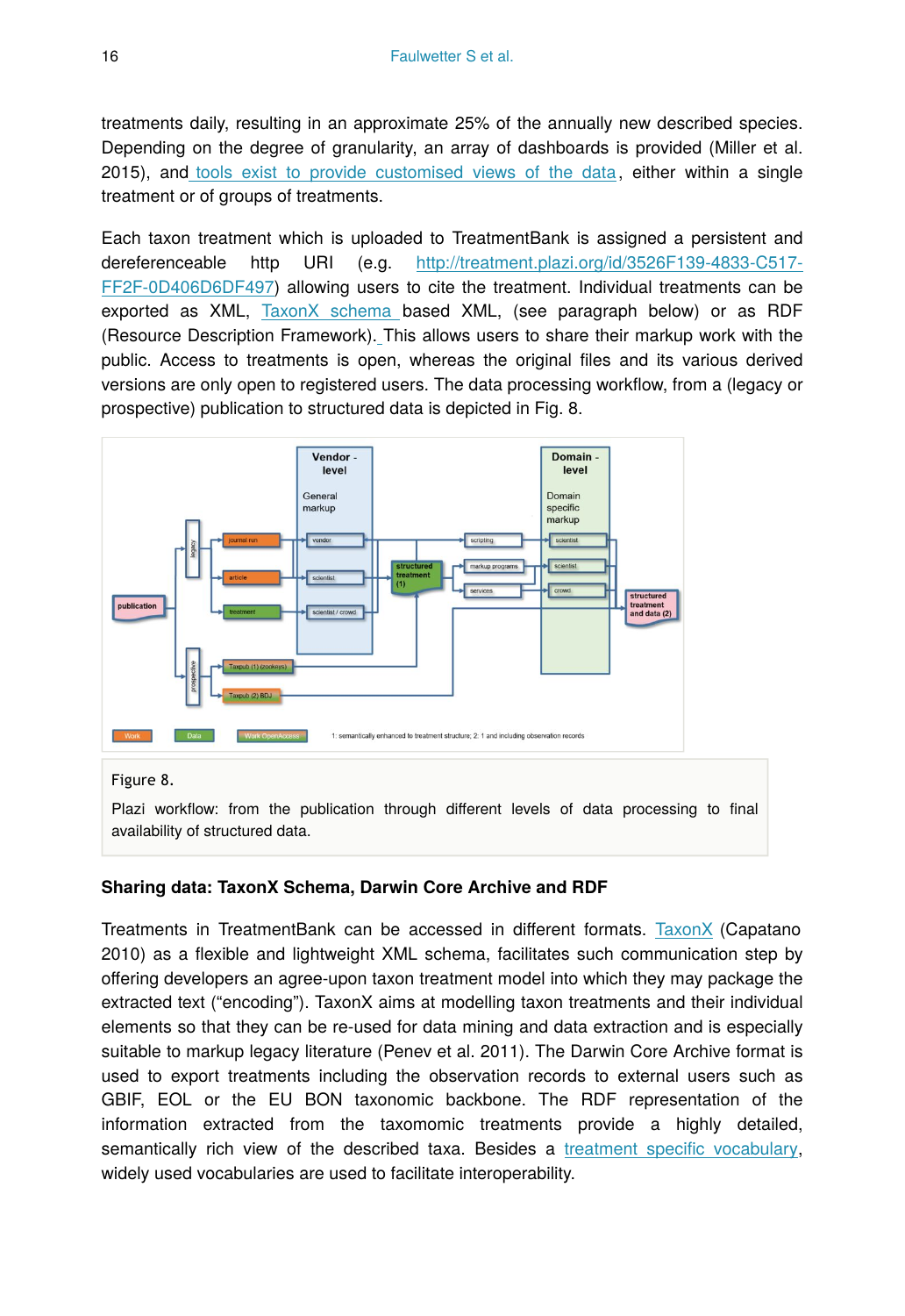#### **Data papers and the Biodiversity Data Journal**

[Data papers](https://en.wikipedia.org/wiki/Data_paper) are "scholarly publication of a searchable metadata document describing a particular on-line accessible dataset, or a group of datasets, published in accordance to the standard academic practices" (Chavan and Penev 2011). Their objective is to enable "information on the what, where, why, how and who of the data" (Callaghan et al. 2012).

Given the the previous two definitions, a data paper could complement a legacy-literatureextracted species occurrence dataset release in an *ad hoc* repository such as GBIF and OBIS, increase outreach and facilitated retrievability (see also section "Data publication landscape" below).

The [Biodiversity Data Journal](http://biodiversitydatajournal.com/) (BDJ) builds around such data paper concept and aims to provide both a workflow and an infrastructure. Through the act of scholarly publishing, data are mobilised, peer-reviewed, standardised (and thus made interoperable) and widely disseminated. All structural elements of the articles —text, morphological descriptions, occurrences, data tables, etc.— are marked up and treated and stored as data (see also  $D$ [ata Publishing Policies and Guidelines of Pensoft Publishers](http://community.gbif.org/mod/file/download.php?file_guid=13043) (Penev et al. 2011a).

Re-publication of historic datasets in a modern, standardised digitised form is encouraged by journals such as the BDJ, and pecularities of such publications (e.g. authorship) were discussed during the workshop. Overall, participants agreed that the re-publication of digitised legacy data as data papers could provide an incentive for curators and scientists to get involved into digitisation activities (see also section below ""Reward" of data curators").

The latest development towards providing sustainability of publications in [BDJ](http://biodiversitydatajournal.com) is its integration with [Zenodo](http://zenodo.org/). Currently, all articles published in BDJ (and all other Pensoft [journ](http://journals.pensoft.net) [als\)](http://journals.pensoft.net) are automatically deposited in the [Biodiversity Literature Repository](http://biolitrepo.org/) collection in Zenodo upon publication.

## **EMODnet WP4 legacy document annotation using GoldenGATE-Imagine**

After the presentation of the GoldenGATE-Imagine editor, participants had the opportunity to work with the software and evaluate it regarding its suitability for data extraction from legacy literature. The tutorial followed in this workshop was based on the [GoldenGATE-](https://docs.google.com/document/d/1mRSK4g0AVS1L4lbTYKH0Sq-7JRX5qEWfPsYGNcWJE6A/edit#)[Imagine Manual](https://docs.google.com/document/d/1mRSK4g0AVS1L4lbTYKH0Sq-7JRX5qEWfPsYGNcWJE6A/edit#).

Five historical publications, all available through the Biodiversity Heritage Library, were used to test the software:

- 1. Calman 1906: The Cumacea of the Puritan Expedition
- 2. Duncan 1873: A description of the Madreporaria dredged up during the expeditions of H.M.S. 'Porcupine' in 1869 and 1870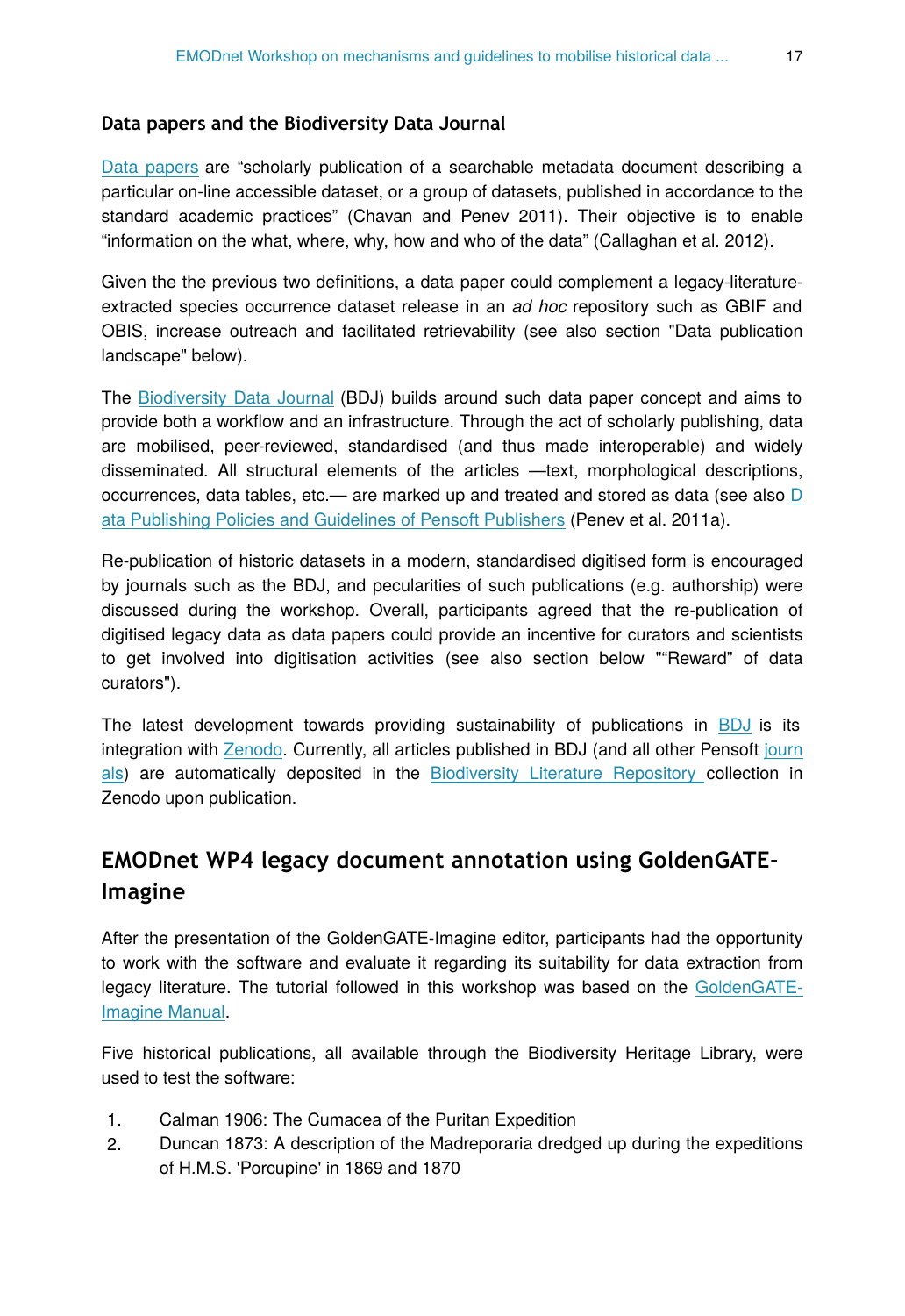- 3. Jeffreys 1882: On the mollusca procured during the 'Lighting' and 'Porcupine' expeditions,1868-70. part I
- 4. Laackmann 1913: Adriatische Tintinnodeen
- 5. McIntosh 1876: On the Annelida of the 'Porcupine' expeditions of 1869 and 1870

These publications had been scanned by the Biodiversity Heritage library and are available in a variety of formats (image, text, PDF). In addition, a digital-born publication was used for demonstration and training purposes. Participants learned to automatically segment a text into pages, blocks, columns, treatments, images and tables, to extract metadata and references and to markup taxonomic treatments and the information contained within (in particular occurrence information). The marked-up information was then extracted as a DarwinCore Archive.

## **Evaluation of the semi-automated annotation process**

After the training session, participants provided feedback on the use of GoldenGATE-Imagine and its usefulness for the purposes of mobilising data from legacy publications. General remarks, both from data curators and other particpants were:

- Optical Character Recognition is a problem with PDF files retrieved from BHL. Loading and processing of these files in GGI was time-consuming and error-prone.
- A possible improvement of GGI could be its adaptation to open e.g. a .zip file containing image files instead of PDFs, which result from scanning.
- The OCR effort could be pushed from 5 down to ca. 2 minutes per page with experience/GGI improvements.
- Marking up documents has a slow learning curve and is different for each new document with a different structure of the information. The longer the document, the faster the progress.
- The data table extraction was considered a very useful tool of GGI.
- GGI is customisable by both developers and users with a little technical know-how. Thus, an occurrence-extraction specific version of GGI could be spinned out.
- Around 48% of the taxonomic names found in documents processed by Plazi are not known to GBIF. This implies a great potential for new contributions of taxonomic names to the global registers by initiatives such as data rescue from legacy literature.

In addition to the informal discussions, GoldenGATE-Imagine was also formally evaluated. A questionnaire was handed out to the users after the training session [\(questionnaire](http://http://ir.cis.udel.edu/biocreative/survey2.html) proposed by the BioCreative IV Interactive Annotation Task to evaluate system usability (Matis-Mitchell et al. 2013)). Participants evaluated different aspects of the GoldenGATE-Imagine software.

Given the low sample size ( $N = 8$  complete questionnaires returned), of which only one was by an experienced user, results are here only presented in a descriptive way (Table 3). Due to the high occurrence of Non Applicable (NAs) answers (more than 50%), a number of questions could not be evaluated at all (all questions in the group G2, as well as the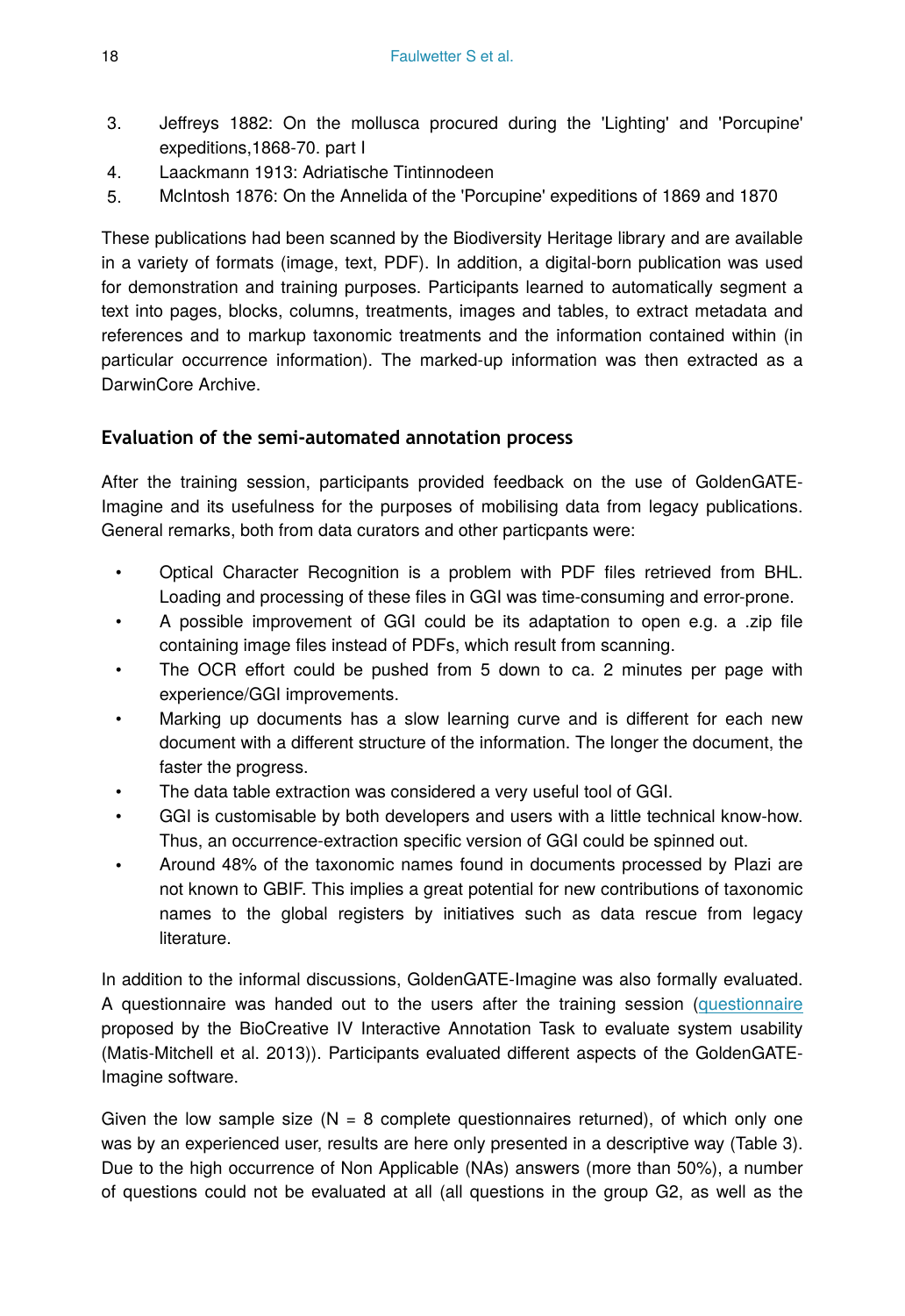question "Documentation and help" in G3), and others were not answered by all participants. However, despite these limitations the results can provide a first insight on how beginners, or users with low experience of the system, evaluate the usefulness of the system.

#### Table 3.

Results of the evaluation questionnaire submitted to the participants of the workshop after a demonstration of GoldenGATE-Imagine software; see text for explanation of how scores are calculated.

| <b>Group of questions</b>                   | <b>Potential range</b> | Median    | <b>Score</b> |
|---------------------------------------------|------------------------|-----------|--------------|
| G1. Overall reaction                        | $40 - 120$             | 80        | 94           |
| G2. Overall comparison with similar systems | <b>NA</b>              | <b>NA</b> | <b>NA</b>    |
| G3. System's ability to help complete tasks | $12 - 60$              | 36        | 45           |
| G4. Design of application                   | $32 - 160$             | 96        | 108          |
| G5. Learning to use the application         | $24 - 120$             | 72        | 67           |
| G6. Usability                               | $40 - 200$             | 120       | 125          |

Evaluations of the questionnaire were provided on a [Likert scale](https://en.wikipedia.org/wiki/Likert_scale)  $(1-5)$ , with no need of reversion (as all questions were formulated with a positive statement). The overall score is presented per group of questions (G1– G6) along with its potential range: the minimum of the range is defined by the value 1 assigned to all questions and the value 5 assigned to all questions, multiplied by the number of responses gathered (varied per question) and summed for each group of questions. The median of these ranges was then compared with the score obtained in the evaluation questionnaire.

While a positive (above the median) and negative (below the median) score are clearly expressing a positive and a negative trend respectively, an average score could a) result from two distinct, contrasting groups of opinions (e.g. half of the participants scored 1 and the other half scored 5 the same question) or b) indicate a true neutrality. In our case, scores were concordant among participants: the slightly positive/positive evaluation of G1; G3; G4 (above the median) resulted from values ranging from 3–5 assigned to the single questions, while a majority of "3" values defined the neutral opinion obtained for G5 and G6.

Combining the results of the questionnaire with the feedback provided during the discussions in the workshop, participants saw potential in using the software for supporting data extraction activities, however, the learning process is initially slow, and not all documents seem equally suitable for software processing.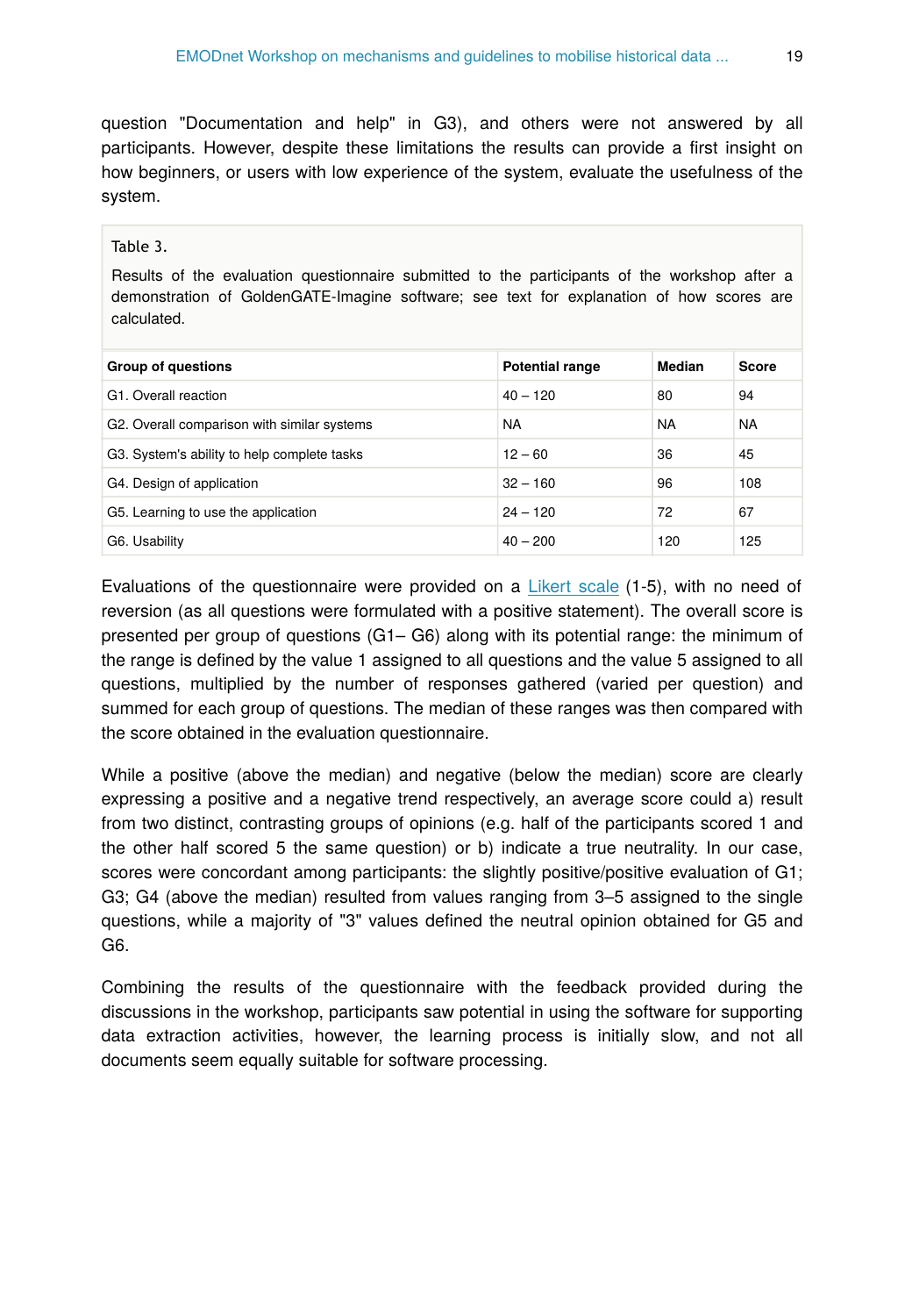## **Recommendations and conclusions**

The following conclusions and recommendations emerged from the discussions throughout the meeting, and from experiences gathered throughout the activities of EMODnet WP4. By taking note of all the obstacles towards digitisation and possible solutions to overcome them, coming from good practices, we hope to provide insights for further developments and more efficient work. Issues are presented along with respective solutions/mitigations proposed by the participants.

### **OCR best practices and BHL scanned documents**

Problems with OCR in old documents are very common. In some cases it may be more efficient to manually rekey the original text rather than to edit the scanned image. If the document is not already digitised, it is recommended to create a scan of the highest possible quality. Outsourcing of the document scanning to a specialised company is suggested, especially if larger volumes of literature are to be scanned. Plazi is investigating contracting with commercial companies to perform text capture and of historical publications and providing digital versions encoded using the [Journal Article Tag Suite](http://dtd.nlm.nih.gov/) (JATS) to use as input into GoldenGATE for application of domain specific markup. For inhouse document scanning some practical tips are listed below. Nevertheless, it is well worth getting professional input, as scanning and digital text capture should not be a task for data curators and/or biologists. Even if documents have different characteristics which make generalisations difficult, a few general guidelines for scanning can be derived from successful experiences:

- For older book pages (19th and 20th century) capturing in color and OCRing gives more accurate results than grayscale or bitonal. The files can always be converted to bitonal after OCR (if necessary for storage limitations).
- For book digitisation images should be captured at a minimum of 400 ppi (at 100% item size). If the font size is particularly small or complicated, images should be captured at 600 ppi (but 400 ppi is the recommended minimum – experience by  $Th$ [e Digital Imaging Lab\)](http://www.frick.org/research/library/conservation/digital).
- If a 35 mm camera is available (16, 24 or 36 megapixels), the frame should be filled as much as possible and then downsampled to 400 ppi. This usually give a sharper and more detailed image than capturing the objects original size at 400 ppi (Dave Ortiz, pers. comm.). However, the use of macro- or copy-lenses is required to prevent distortion of the text at the edges ("rounded squares").
- Non-necessary parts of the document can be omitted for the sake of relevant ones: spending an initial amount of time for evaluating the document and locating the points of interest can save time later and allow the data manager to work on high quality scans.

In summary, suggested specifications for scanning are listed in Table 4.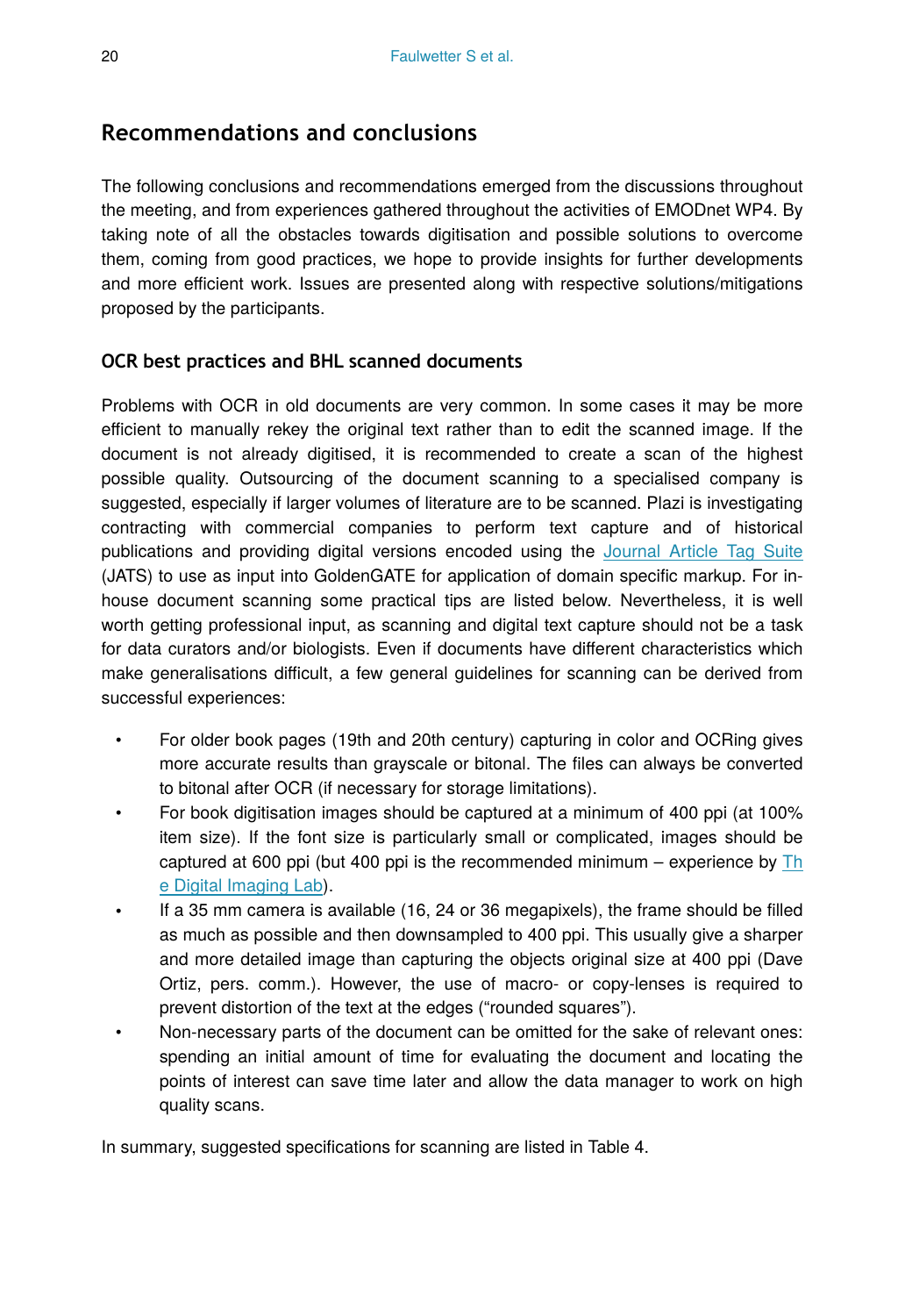| $1a$ <sub>u</sub> c $4.$                      |                                    |  |  |
|-----------------------------------------------|------------------------------------|--|--|
| Recommended OCR book scanning specifications. |                                    |  |  |
| <b>Scanning mode</b>                          | RGB color                          |  |  |
| <b>Scanning Resolution</b>                    | 400 ppi (at 100% of object's size) |  |  |
| <b>Output format</b>                          | <b>TIFF</b>                        |  |  |
| <b>Color Depth</b>                            | 48 bit                             |  |  |

In case an already scanned document needs to be retrieved from BHL, it is recommended that the corresponding document is retrieved from the [Internet Archive](http://archive.org) as a JP2 (jpeg2000) version (Fig. 9), from which a PDF can be created. Alternatively, the entire book or journals can be downloaded from BHL, but this is not recommended because the resolution usually is too low for OCR programs. Creating a PDF based on selected pages only results in a PDF with a higher resolution, but often has another disadvantage: the internal metadata of the PDF provide the wrong size of the included scan image, and thus have a negative impact for the OCR-process.



#### Figure 9.

 $T<sub>2</sub>$ ble 4

*Top*: to retrieve a scanned BHL book document from BHL click on the "Download Contents" icon on the top-right and select to browse the corresponding web page on the Internet Archive ("View at Internet Archive"). *Bottom*: The link to the jpeg2000 (JP2) image is found on the bottom right. Sources: *top*: [http://biodiversitylibrary.org/page/9663476](http://biodiversitylibrary.org/page/9663476#page/431/mode/1up); *bottom*: [https://](https://archive.org/details/mittheilungenaus17staz) [archive.org/details/mittheilungenaus17staz.](https://archive.org/details/mittheilungenaus17staz)

The scanning process itself appears to be a bottleneck in terms of the quality, size, resolution etc. of a scan. These factors are, however, crucial for the quality of the OCR process. Expert knowledge on "scanning best practice" should be obtained; this is also important for the usefulness of GoldenGATE-Imagine, as otherwise users might experience frustration. Due to these constraints not all documents are suitable for semi-automated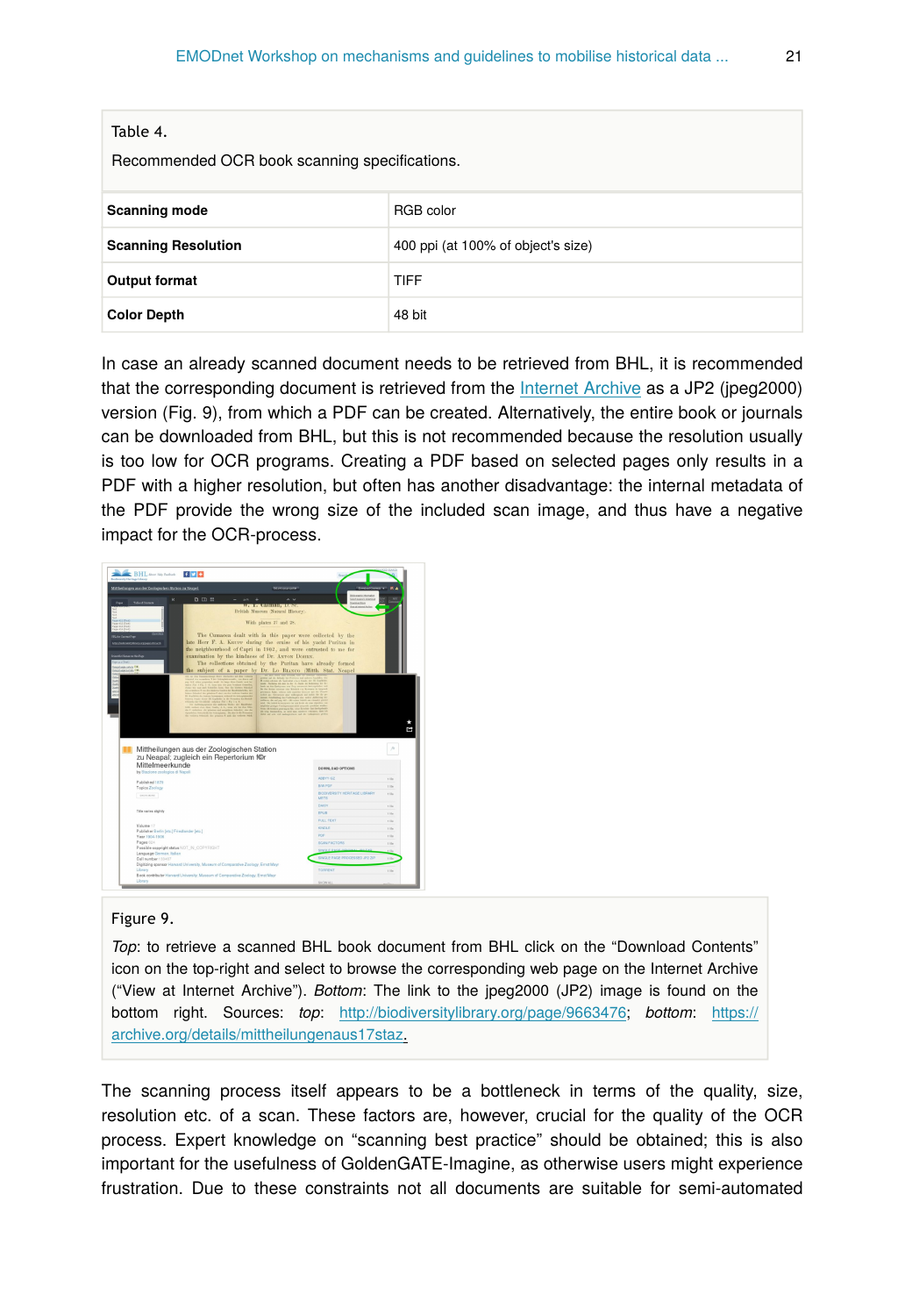processing: some documents are simply too complex to be processed by software. A recommendation for best practice is therefore is to seek advice at the starting phase, to classify documents according to a scale of simple to complex, and from do-able to impossible, and then set up a workflow that will allow massive and fast assisted data extraction.

### **"Reward" of data curators**

Having to deal with a huge amount of work and constraints affecting the speed and efficiency, data curators should be given incentives to pursue their data rescue efforts. Publishing the outcomes of their work and being cited when the extracted data are used in other analyses is one of the most obvious incentives. Re-publishing data of historical publications allows these papers to be shareable and searchable, offering baselines for current research. Credit should, therefore, be given to people who made these valuable data accessible again, i.e. the data curators.

A high-quality publication of the digitisation efforts would need to comprise a description of the legacy documents, the rescue / digitisation methodology, and the actual data extraction and quality control process along with the results (the actual data). In addition to publishing the species occurrence data through GBIF/OBIS, linking the results to Plazi taxonomic treatments could add value and strengthen the outreach of the extracted datasets. The publication as a data paper (e.g. in BDJ) could be assisted by an integrated workflow, e.g. from annotation in GGI to publishing in BDJ. Emphasis should not only be given to the initial publication of a dataset, but also to the ability to incrementally include annotations, corrections, and additional elements (e.g. tables, maps) once these have been established.

### **Data publication landscape**

Data papers are strongly recommended given the emerging success of open data (Fig. 10). However, the issue of peer-review of data papers is still a matter of discussion. Some funders and/or scientists do not (yet) consider data papers as peer-reviewed papers with the same status as research papers, even if published in journals such as the Biodiversity Data Journal, which follows a strict peer-review process.

However, peer-review of data papers poses some new challenges: not only needs the actual text of the publication to be reviewed, but also the data themselves. Towards this end, expertise from different fields is required: a biologist, ecologist or an oceanographer needs to assess the usefulness of the data for potential models and analysis, for datasets including taxonomic information a taxonomic expert may be required. To evaluate the quality of the data, it is moreover advisable to include a reviewer familiar with data digitisation and/ or quality control procedures. These procedures will need to be addressed and streamlined in the future, and Plazi and BDJ are committed to developing tools and pipelines that could facilitate the process.

FInally, the utmost criterion for the quality of the data is their use after they are published. For this reason a "data impact factor" system should be established and implemented,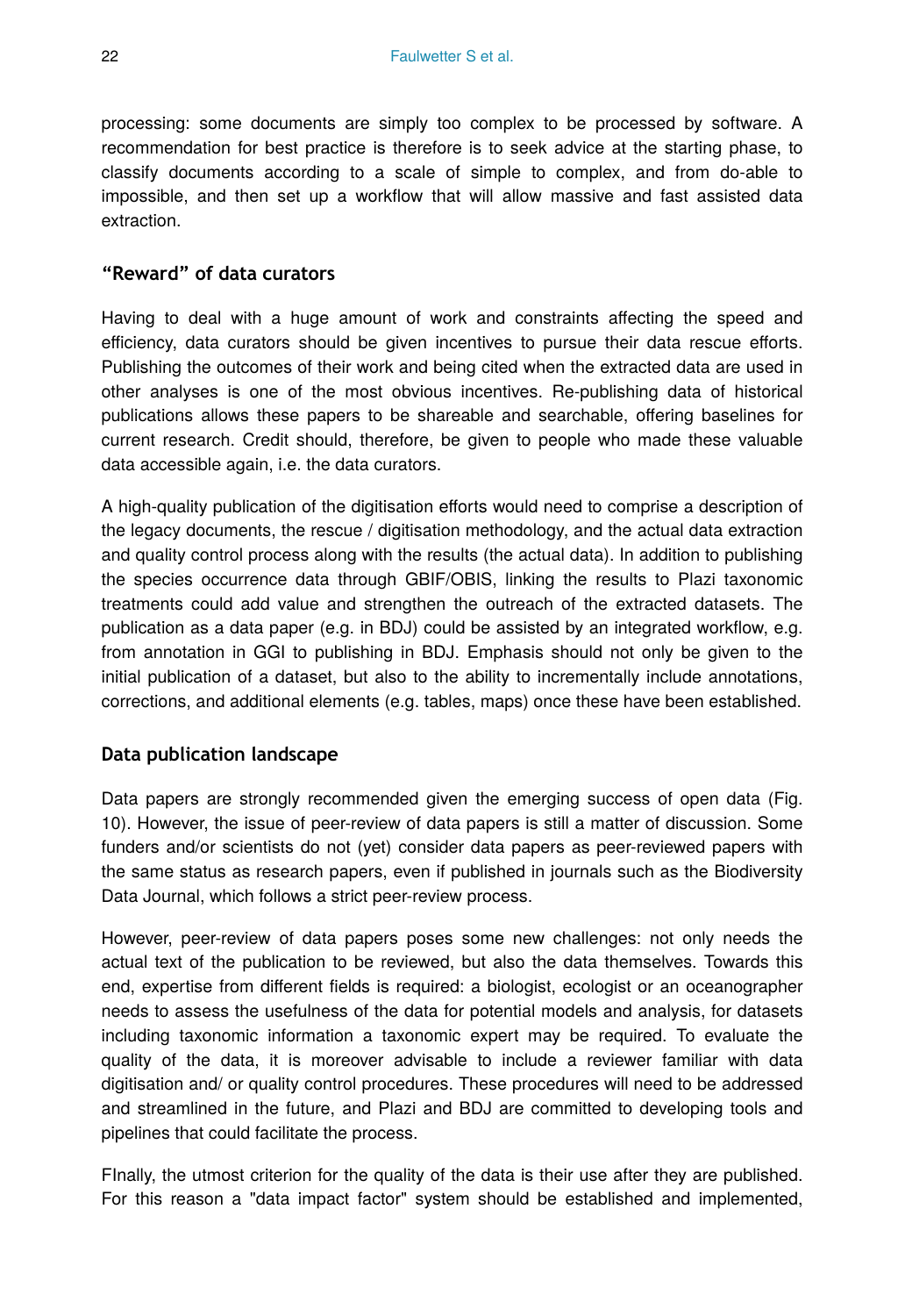based on the views, downloads and use cases of the published data. To initate the discussion, it is considered that the current landscape of factors such as the impact factor, h-index and citation index, provides a suitable basis for such a discussion to start.



#### Figure 10.

Open Data: an emerging landscape of data and other academic publications (based on a slide by Dmitry Schigel).

#### **Data encoding schema**

A lesson learned from the manual digitisation was the inadequacy of the [Darwin Core](http://rs.tdwg.org/dwc/terms/) [format](http://rs.tdwg.org/dwc/terms/) for encoding and digitising. Most data curators involved in the digitisation activities had received only basic training before the activities (see paragraph below, "Training data managers"), and the Darwin Core schema had been proposed to them for ease of use. However, Darwin Core is a data exchange format that theoretically should be generated and read only by computers; only the matching phase should be performed by a human. This schema forces data managers to repeat the same information sometimes in thousands of rows. During quality control of the data —despite all the care that data managers had taken—, many inconsistencies were discovered in these repeated lines, especially in long text fields (e.g. reference citation). A highly common mistake is the autocompletion of cells by the spreadsheet software, generating a +1 increase if the last character in the cell is a digit (e.g. for authorship, the consecutive rows for the same scientific name is Linnaeus, 1758 / Linnaeus, 1759 / Linnaeus, 1760, etc.). Thus, certain types of checks have to be performed systematically for all records for all text fields, which significantly lengthens the quality control procedure.

In addition, the data structure extracted from a paper is a subset of a very complete and complex schema of sampling events taking into account various gears, various parameters, various depths with possible replicates (and subsampling). Unless they are very experienced, data managers have difficulties to fit these complex interactions of stations,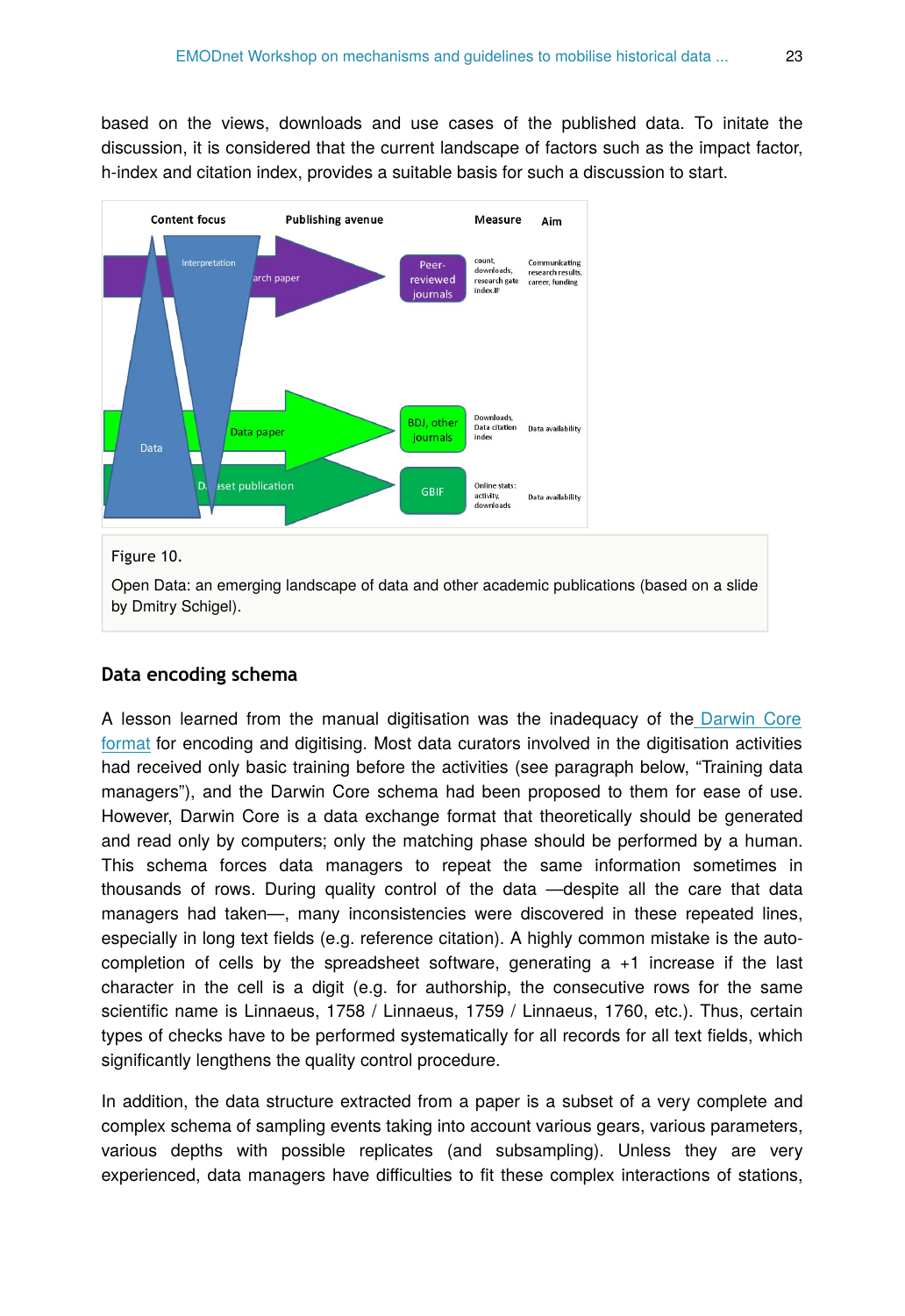sampling and replicate codes into a database or other electronic schema (e.g. DwC), as each paper has its own peculiarities.

Therefore, it is recommended to assist less experienced data curators at the start of the data encoding process by establishing establish a schema that minimises the repetition of identical data and reflects as closely as possible the structure of data in papers. Then, the integration into a final database (e.g. MedOBIS, EurOBIS) should be done by a (team of) professional data manager(s), who also perform the final —and minimal— quality control. To share the data with other repositories, Darwin Core Archives can be generated automatically, e.g. through an IPT (GBIF Internet Publishing Toolkit) installation.

### **Training data managers**

Training data managers is very challenging (and costly), especially when trainees are not accustomed to a databasing mindset. To fulfill the obligations of data management activities in LifeWatchGreece and EMODnet Biology WP4, about 25 data managers had received basic training, but it is not expected that more that 20% of them will continue any data digitisation activities after the end of the project. Thus, training should be kept at a minimum level and supported by tools and infrastructures, as outlined above (paragraph "Data encoding schema"), and intensive training should rather target data managers who will continue to encode data long after the end of the project or training.

### **A plea for professional data manager position in research institutes**

From the recommendations about the data schema and the training, there is one logical conclusion: the number of professional, permanent data manager positions in academic institutions need to be increased. Training data managers during 3-years projects is not efficient in the long-term regarding data encoding speed and data quality. In particular, quality control requires much experience to be thorough and reach an operational high level. Large repositories such as GBIF, OBIS, FishBase, and others are often criticised to deliver data of a low quality level (e.g. Robertson 2008). Indeed, using data from these large aggregators still requires a critical review each time, but these errors often are a result of low-quality source data.

In the era of Big Data in the biodiversity domain, and if the targeted goals are to aggregate, share and publish as many of good quality data as possible, each biodiversity research institute should have one or several professional data managers, helping researchers and technicians to create good quality datasets, well curated and documented, to be subsequently published through large global databases such as [OBIS](http://www.iobis.org) or [GBIF.](http://www.gbif.org) This has been proven by the success of [WoRMS](http://marinespecies.org) and [FishBase](http://fishbase.org) cases among others, where some data managers are employed for more than ten and 25 years respectively, and is a practice which should be adopted by the scientific community at large.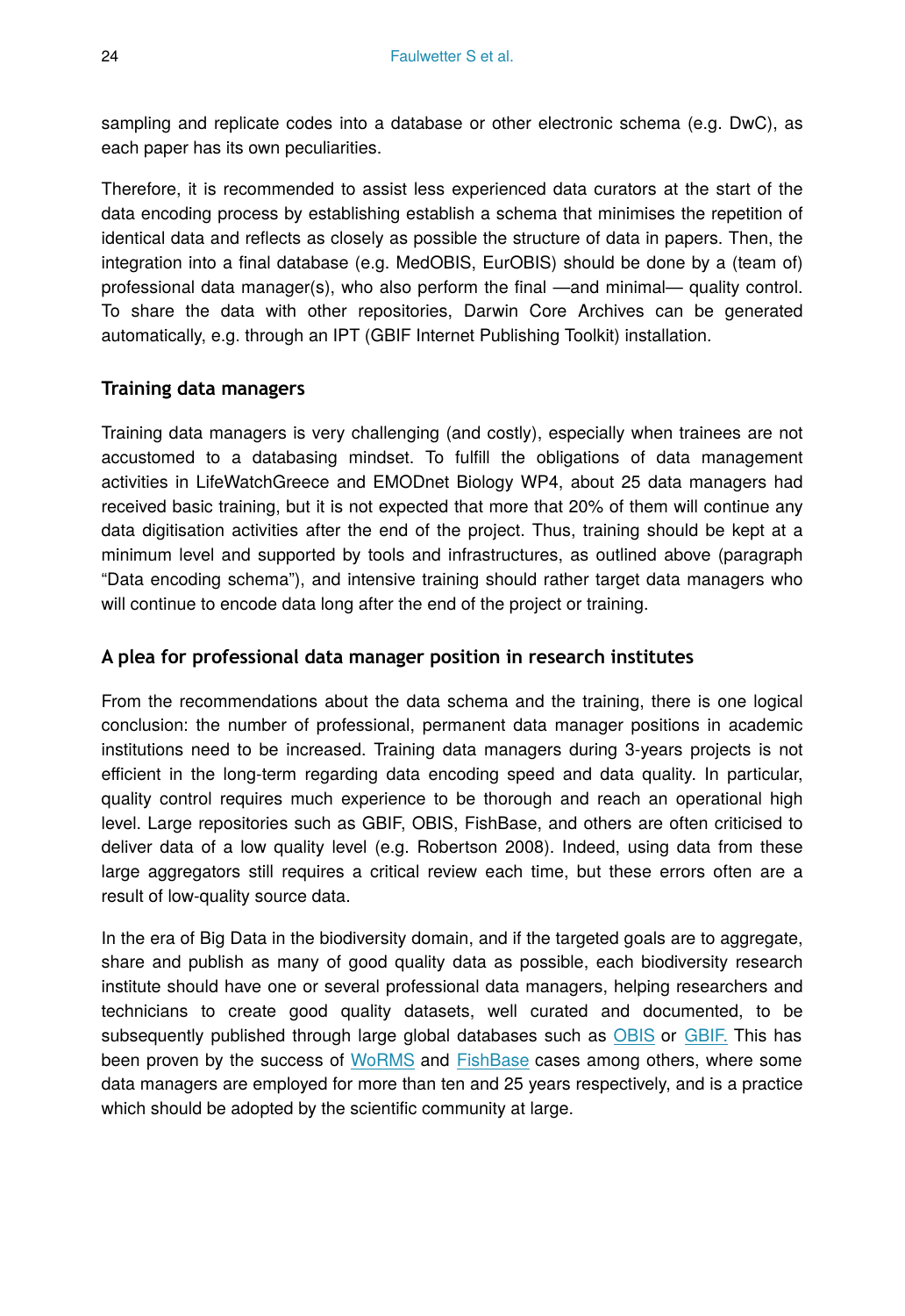#### **Final conclusions**

Overall, the high importance of data locked up in legacy biodiversity literature was acknowleged by all participants. Currently, extracting this data to make it available through global biogeographic databases, is a manual, tedious, costly and error-prone process. However, tools are available that could assist in mobilising this data: high-quality scanners to produce digital versions of historical publications, document editors to identify and extract the required information, and publishing platforms that help to integrate and disseminate the data to the wider public. Currently, none of these tools is tailored to the processing of legacy literature and data archaeology, and bottlenecks and difficulties still exist that prevent the massive semi-automated extraction of historical data. Future research efforts therefore need to go into adapting and fine-tuning the existing tools and integrating them into a pipeline that allows for a smooth workflow: from locating valuable historical publication to scanning, data extraction and quality control and finally the publication of an integrated report of both the rescue activities and the resulting dataset. To reach this goal, expertise is required from a broad range of domains: from librarians to imaging experts, from biologists to data managers, computer scientists and finally experts on data publishing and integration.

## **Funding program**

This paper was supported by th[e European Marine Observation Data Network \(EMODnet\)](http://www.emodnet-biology.eu) [Biology project](http://www.emodnet-biology.eu), funded by the European Commission's Directorate—General for Maritime Affairs and Fisheries (DG MARE). Additional financial support was provided by the [LifeWat](http://www.lifewatchgreece.eu) [chGreece infrastructure](http://www.lifewatchgreece.eu) (MIS 384676), funded by the Greek Government under the General Secretariat of Research and Technology (GSRT), National Strategic Reference Framework (NSRF).

## **Grant title**

The European Marine Observation and Data Network (EMODnet) is a long-term marine data initiative of the European Union. It comprises seven broad discipliniary themes: bathymetry, geology, physics, chemistry, biology, seafloor habitats and human activities. The aim of the initiative is to assemble, harmonise, standardise and quality control marine data, data products and metadata within these thematic areas and to integrate the fragemented information into a central portal, through which the information is freely available.

The LifeWatchGreece Research Infrastructure is a comprehensive data and analysis infrastructure providing access to biodiversity and ecology data of Greece and South-East Europe. An integrated platform offers both electronic services (e-Services) and virtual labs (vLabs) to facilitate access to data and analysis tools. These allow large scale science to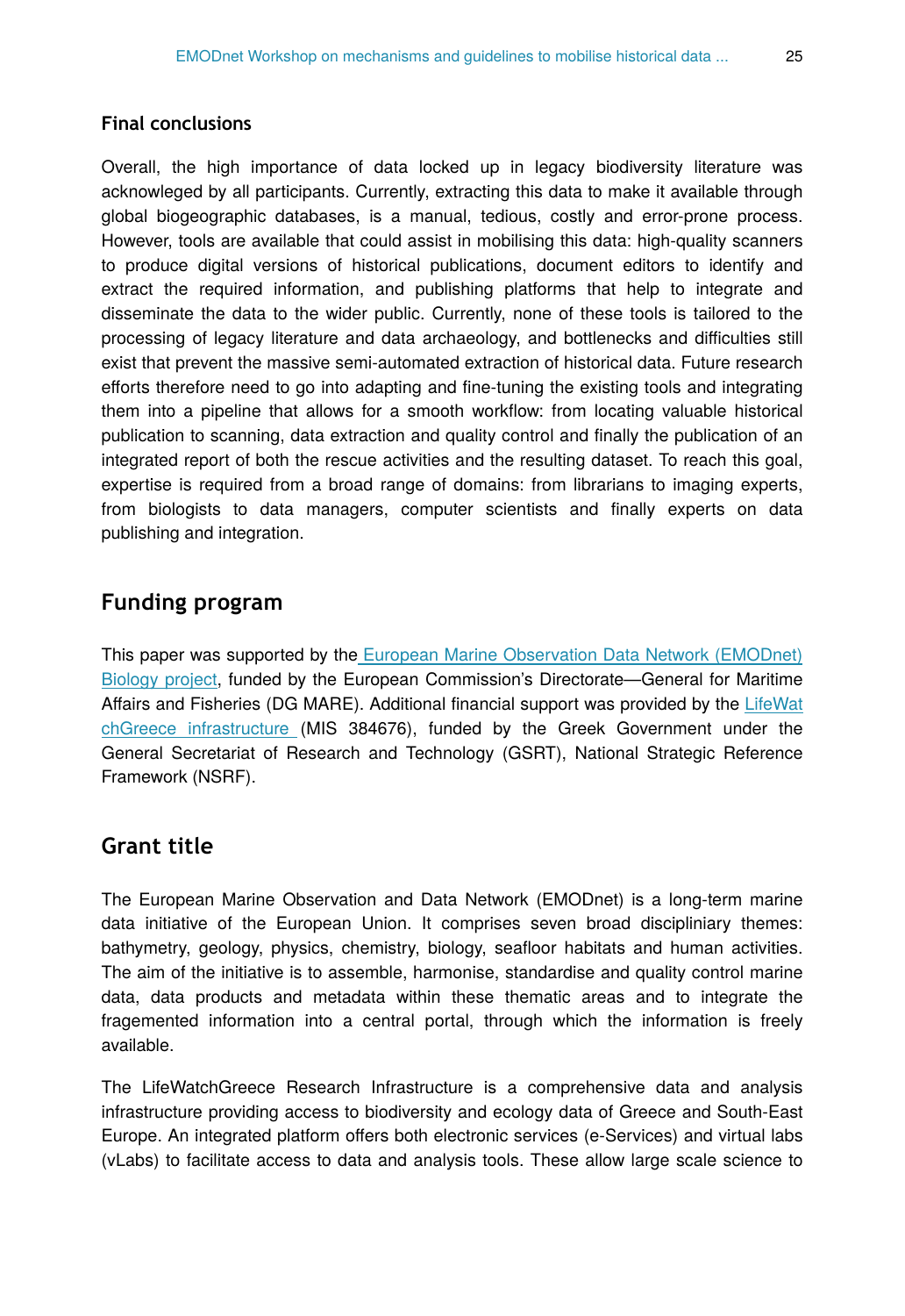be carried out at all possible levels of the biological organisation, from molecules to ecosystems.

## **Hosting institution**

The workshop was hosted at the Hellenic Centre for Marine Research in Crete, Greece.

## **Author contributions**

This publication is based on the workshop minutes which were compiled on-the-fly during the workshop by all participants in a shared online document. The minutes were compiled into a final workshop report by Evangelos Pafilis, Lucia Fanini, Nicolas Bailly and Sarah Faulwetter. All other authors contributed by providing presentations, discussions and input during the workshop and afterwards during the compilation of this publication, and are listed in alphabetical order.

## **References**

- Agosti D, Egloff W (2009) Taxonomic information exchange and copyright: the Plazi approach. BMC Research Notes 2 (1): 53. DOI: [10.1186/1756-0500-2-53](http://dx.doi.org/10.1186/1756-0500-2-53)
- Callaghan S, Donegan S, Pepler S, Thorley M, Cunningham N, Kirsch P, Ault L, Bell P, Bowie R, Leadbetter A, Lowry R, Moncoiffé G, Harrison K, Smith-Haddon B, Weatherby A, Wright D (2012) Making Data a First Class Scientific Output: Data Citation and Publication by NERC's Environmental Data Centres. International Journal of Digital Curation 7 (1): 107‑113. DOI: [10.2218/ijdc.v7i1.218](http://dx.doi.org/10.2218/ijdc.v7i1.218)
- Calman WT (1906) The Cumacea of the Puritan Expedition. Mittheilungen aus der Zoologischen Station zu Neapel 17: 411‑432. DOI: [10.5281/ZENODO.14941](http://dx.doi.org/10.5281/ZENODO.14941)
- Capatano T (2010) TaxPub: An Extension of the NLM/NCBI Journal Publishing DTD for Taxonomic Descriptions. In: Bethesda (MD): National Center for Biotechnology Information (US); 2010 Proceedings of the Journal Article Tag Suite Conference 2010. URL: [Proceedings of the Journal Article Tag Suite Conference 2010](http://Proceedings%20of%20the%20Journal%20Article%20Tag%20Suite%20Conference%202010)
- Chavan V, Penev L (2011) The data paper: a mechanism to incentivize data publishing in biodiversity science. BMC Bioinformatics 12: S2. DOI: [10.1186/1471-2105-12-s15-s2](http://dx.doi.org/10.1186/1471-2105-12-s15-s2)
- Duncan PM (1873) A Description of the Madreporaria dredged up during the Expeditions of H.M.S. Porcupine' in 1869 and 1870. The Transactions of the Zoological Society of London 8 (5): 303-344. DOI: [10.1111/j.1096-3642.1873.tb00560.x](http://dx.doi.org/10.1111/j.1096-3642.1873.tb00560.x)
- Groom Q (2015) Using legacy botanical literature as a source of phytogeographical data. Plant Ecology and Evolution 148 (2): 256‑266. DOI: [10.5091/plecevo.2015.1048](http://dx.doi.org/10.5091/plecevo.2015.1048)
- Hamann T, Müller A, Roos M, Sosef M, Smets E (2014) Detailed mark-up of semimonographic legacy taxonomic works using FlorML. Taxon 63 (2): 377‑393. DOI: [10.12](http://dx.doi.org/10.12705/632.11) [705/632.11](http://dx.doi.org/10.12705/632.11)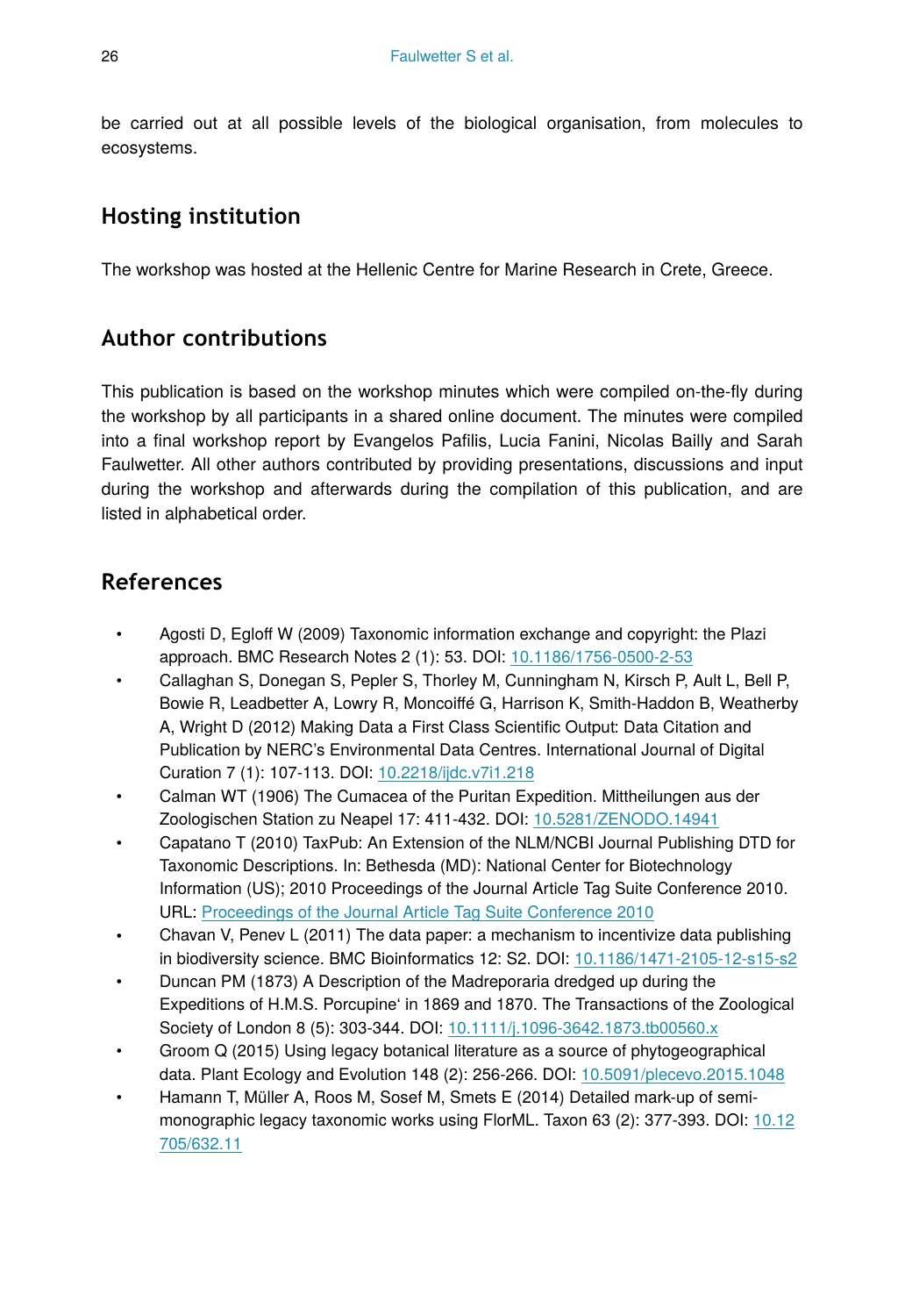- Jeffreys JG (1882) On the Mollusca procured during the ' Lightning' and 'Porcupine' Expeditions, 1868-70. Proceedings of the Zoological Society of London 50 (4): 656‑688. DOI: [10.1111/j.1096-3642.1883.tb02779.x](http://dx.doi.org/10.1111/j.1096-3642.1883.tb02779.x)
- Laackmann H (1913) Adriatische Tintinnodeen. Sitzungsberichte der Kaiserlichen Akademie der Wissenschaften. Mathematisch-Naturwissenschaftliche Klasse 122: 123‑163. URL:<http://biodiversitylibrary.org/page/36050965>
- Lyal C (2016) Digitising legacy zoological taxonomic literature: Processes, products and using the output. ZooKeys 550: 189‑206. DOI: [10.3897/zookeys.550.9702](http://dx.doi.org/10.3897/zookeys.550.9702)
- Lydon S, Wood MM, Huxley R, Sutton D (2003) Data patterns in multiple botanical descriptions: Implications for automatic processing of legacy data. Systematics and Biodiversity 1 (2): 151‑157. DOI: [10.1017/s1477200003001129](http://dx.doi.org/10.1017/s1477200003001129)
- Matis-Mitchell S, Roberts P, Tudor C, Arighi CN (2013) BioCreative IV Interactive Task. Proceedings of the Fourth BioCreative Challenge Evaluation Workshop., 1. 190-203 pp. URL: [http://www.biocreative.org/media/store/](http://www.biocreative.org/media/store/files/2013/bc4_v1_27.pdf)files/2013/bc4\_v1\_27.pdf
- McIntosh W (1876) On the Annelida of the Porcupine Expeditions of 1869-1870. Transactions of the Zoological Society of London 9: 395‑416. DOI: [10.1111/](http://dx.doi.org/10.1111/j.1096-3642.1976.tb00244.x) [j.1096-3642.1976.tb00244.x](http://dx.doi.org/10.1111/j.1096-3642.1976.tb00244.x)
- Miller J, Agosti D, Penev L, Sautter G, Georgiev T, Catapano T, Patterson D, King D, Pereira S, Vos R, Sierra S (2015) Integrating and visualizing primary data from prospective and legacy taxonomic literature. Biodiversity Data Journal 3: e5063. DOI: [1](http://dx.doi.org/10.3897/bdj.3.e5063) [0.3897/bdj.3.e5063](http://dx.doi.org/10.3897/bdj.3.e5063)
- Miller J, Dikow T, Agosti D, Sautter G, Catapano T, Penev L, Zhang Z, Pentcheff D, Pyle R, Blum S, Parr C, Freeland C, Garnett T, Ford LS, Muller B, Smith L, Strader G, Georgiev T, Bénichou L (2012) From taxonomic literature to cybertaxonomic content. BMC Biology 10 (1): 87. DOI: [10.1186/1741-7007-10-87](http://dx.doi.org/10.1186/1741-7007-10-87)
- Parr C, Guralnick R, Cellinese N, Page R (2012) Evolutionary informatics: unifying knowledge about the diversity of life. Trends in Ecology and Evolution 27: 94-103. DOI: [10.1016/j.tree.2011.11.001](http://dx.doi.org/10.1016/j.tree.2011.11.001)
- Penev L, Mietchen D, Chavan V, Hagedorn G, Remsen D, Smith V, Shotton D (2011a) Pensoft Data Publishing Policies and Guidelines for Biodiversity Data. [http://](http://community.gbif.org/mod/file/download.php?file_guid=13043) [community.gbif.org/mod/](http://community.gbif.org/mod/file/download.php?file_guid=13043)file/download.php?file\_guid=13043
- Penev L, Lyal C, Weitzman A, Morse D, King D, Sautter G, Georgiev T, Morris R, Catapano T, Agosti D (2011b) XML schemas and mark-up practices of taxonomic literature. ZooKeys 150: 89-116. DOI: [10.3897/zookeys.150.2213](http://dx.doi.org/10.3897/zookeys.150.2213)
- Robertson DR (2008) Global biogeographical data bases on marine fishes: caveat emptor. Diversity and Distributions 14 (6): 891-892. DOI: [10.1111/](http://dx.doi.org/10.1111/j.1472-4642.2008.00519.x) [j.1472-4642.2008.00519.x](http://dx.doi.org/10.1111/j.1472-4642.2008.00519.x)
- Sautter G, Böhm K, Agosti D (2007) Semi-automated XML markup of biosystematic legacy literature with the GoldenGATE editor. Pacific Symposium on Biocomputing. Pacific Symposium on Biocomputing 12: 391‑402.
- Thessen A, Patterson D (2011) Data issues in the life sciences. ZooKeys 150: 15-51. DOI: [10.3897/zookeys.150.1766](http://dx.doi.org/10.3897/zookeys.150.1766)
- Thessen A, Cui H, Mozzherin D (2012) Applications of Natural Language Processing in Biodiversity Science. Advances in Bioinformatics 2012: 1‑17. DOI: [10.1155/2012/391574](http://dx.doi.org/10.1155/2012/391574)
- Willis A, King D, Morse D, Dil A, Lyal C, Roberts D (2010) From XML to XML: The why and how of making the biodiversity literature accessible to researcher. Language